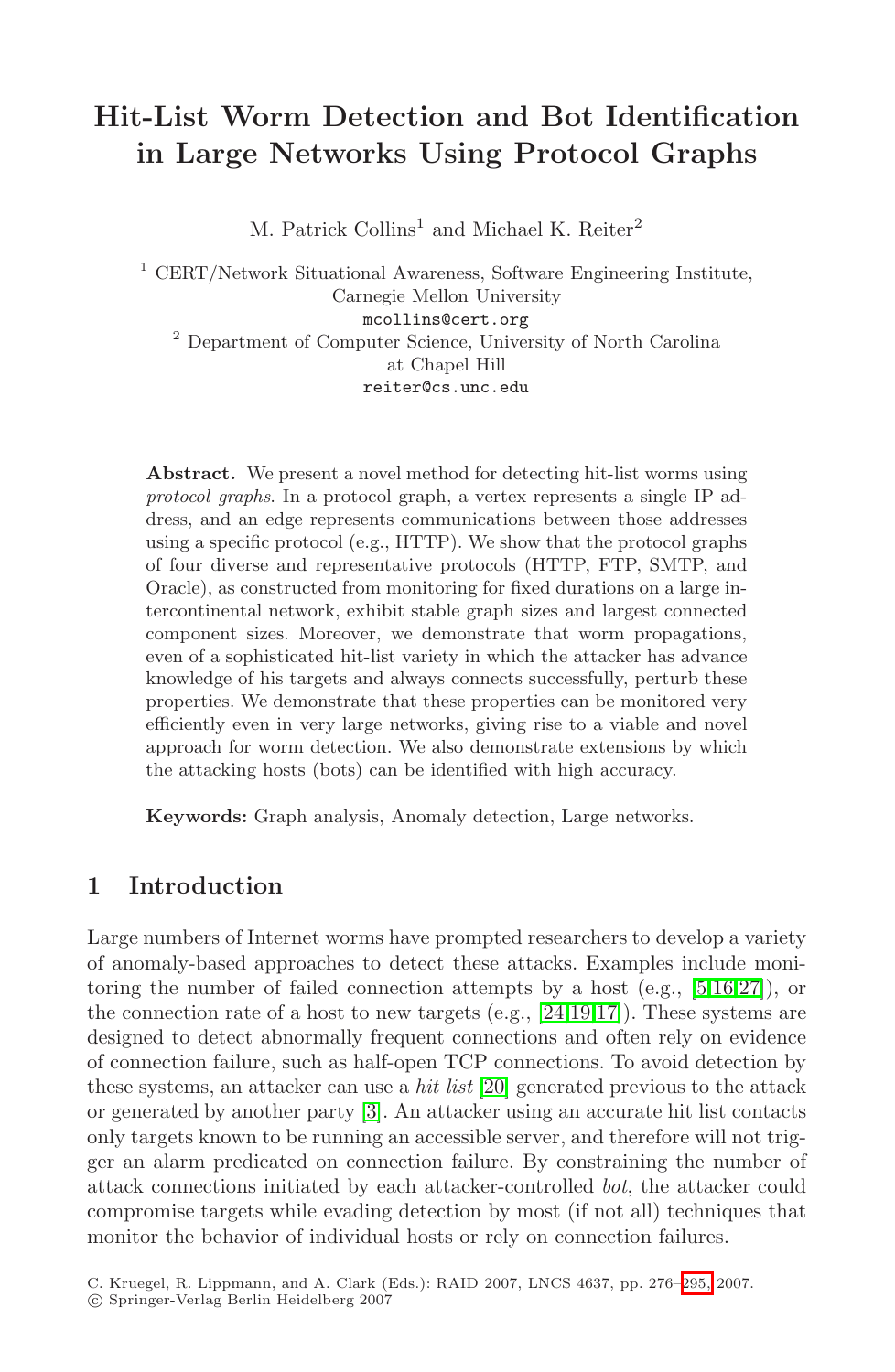In this paper, we propose a new detection method, based on monitoring protocol graphs. A protocol graph is a representation of a traffic log for a single protocol. In this graph, the vertices represent the IP addresses used as clients or servers for a particular protocol (e.g., FTP), and the edges represent communication between those addresses. We expect that a protocol graph will have properties that derive from its underlying protocol's design and use. For example, we expect that since Oracle communications require password authentication and HTTP interactions do not, a protocol graph representing Oracle will have more connected components than a protocol graph representing HTTP, though the HTTP graph's connected components will likely be larger.

Our detection approach focuses on two graph properties: the number of vertices comprising the graph ("graph size") and the number of vertices in the largest connected component of the graph ("largest component size") for traffic logs collected in a fixed duration. We hypothesize that while an attacker may have a hit list identifying servers within a network, he will not have accurate information about the activity or audience for those servers. As a consequence, a hit-list attack will either artificially inflate the number of vertices in a protocol graph, or it will connect disjoint components, resulting in a greater than expected largest component size.

To test this, we examine protocol graphs generated from traffic of several common protocols as observed in a large (larger than a  $/8$ ) network. Specifically, we examine HTTP, SMTP, Oracle and FTP. Using this data, we confirm that protocol graphs for these protocols have predictable graph and largest component sizes. We then inject synthetic hit-list attacks into the network, launched from one or more attacker-controlled bots, to determine if these attacks detectably modify either graph size or largest component size of the observed protocol graphs. The results of our study indicate that monitoring graph size and particularly largest component size is an effective means of hit-list worm detection for a wide range of attack parameters and protocols. For example, if tuned to yield one false alarm per day, our techniques reliably detect aggressive hit-list attacks and detect even moderate hit-list attacks with regularity, whether from one or many attacker-controlled bots.

Once an alarm is raised, an important component of diagnosis is determining which of the vertices in the graph represent bots. We show how to use protocol graphs to achieve this by measuring the number of connected components resulting from the removal of high-degree vertices in the graph. We demonstrate through extensions to our analys[is](#page-18-1) that we can identify bots with a high degree of accuracy for FTP, SMTP and HTTP, and with somewhat less (though still useful) accuracy for Oracle. We also show that our bot identification accuracy exceeds what can be achieved by examining vertex degree alone.

While there are many conceivable measures of a protocol graph that might be useful for detecting worms, any such measure must be efficient to monitor if detection is to occur in near-real-time. The graph size and largest component size are very advantageous in this respect, in that they admit very efficient computation via well-known union-find algorithms (see [7]). A union-find algorithm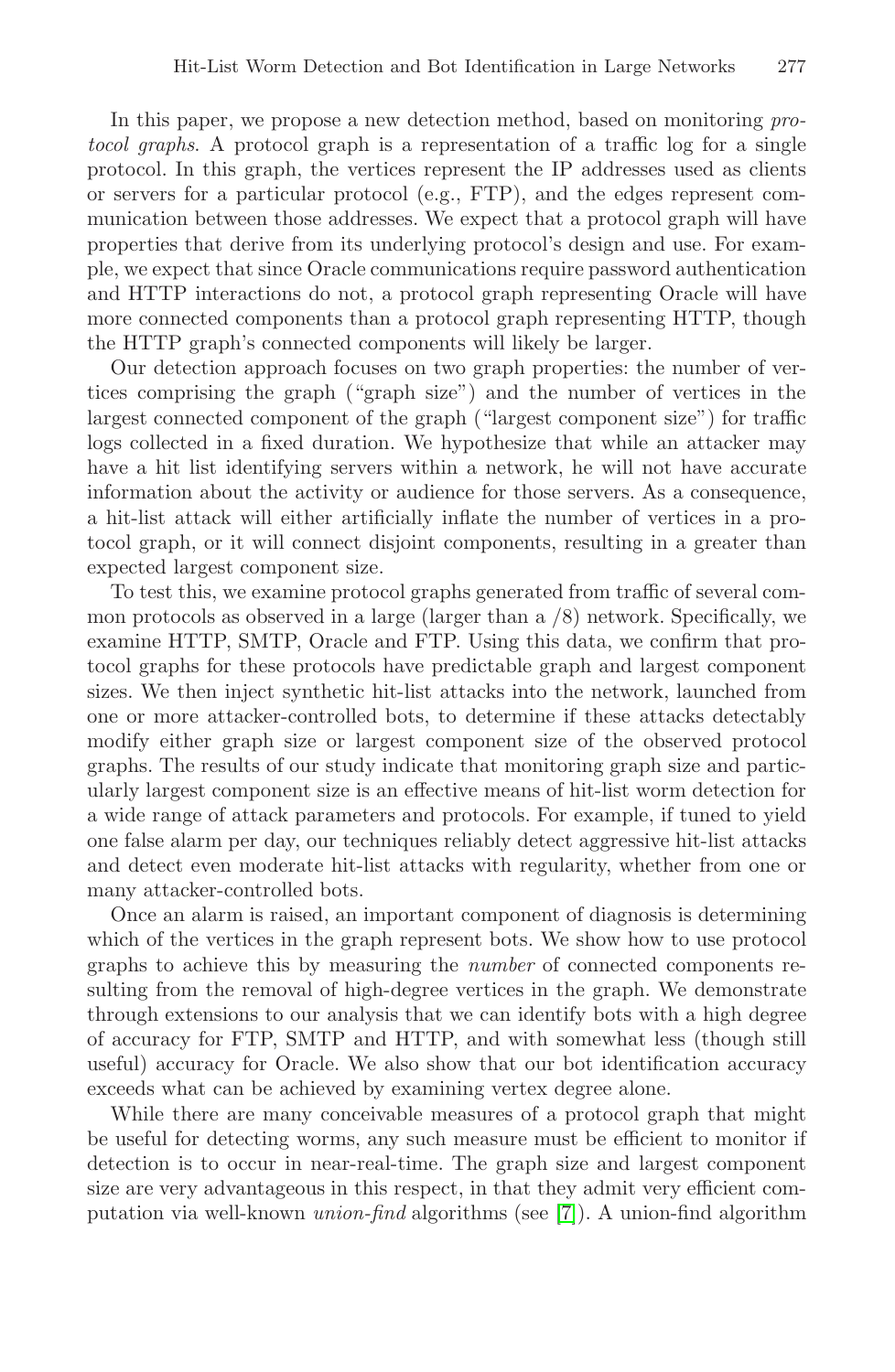#### 278 M.P. Collins and M.K. Reiter

implements a collection of disjoint sets of elements supporting two operations: two sets in the collection can be merged (union), and the set containing a particular elemen[t ca](#page-19-0)[n b](#page-19-2)e located (find). In our application, the elements of sets are IP addresses, and the sets are the connected components of the protocol graph. As such, when a new communication record is observed, the set containing each endpoint is located (two find operations) and, if these two sets are distinct, they can be merged (a union operation). Using well-known techniques, communication records can be processed in amortized time that is effectively a small constant per communication record, and in space proportional to the number of IP addresses observed. By comparison, detection approaches that track connection rates to new targets (e.g., [24,17]) require space proportional to the number of unique connections observed, which can far exceed the number of unique IP addresses observed. While our attacker identification that is performed following an alarm incurs costs similar to these prior techniques, we emphasize that it can be proceed simultaneously with reactive defenses being deployed and so need not be as time-critical as detection itself.

To summarize, the [co](#page-2-0)ntributions of our paper include (i) defining protocol graphs and detailing their use as a hit-list attack detection technique; (ii) demonstrating through trace-driven analysis on a large network that this technique is effective for detecting hit-list attacks; (iii) extending p[rot](#page-8-0)ocol graph analysis to infer the locations of bots when hit-list worms are detected; and (iv) describing efficient algor[ith](#page-13-0)ms by w[hi](#page-16-0)ch worm detection and bot identification can be performed, in particular with detection being even more efficient than techniques that focus on localized behavior of hosts.

<span id="page-2-0"></span>Our paper proceeds as follows. Section 2 summarizes previous relevant work. Section 3 describes protocol graphs and the data we use in our analysis. Section 4 examines the size of graphs and their largest components under normal circumstances, and introduces our anomaly detection technique. In Section 5, we test our technique through simulated hit-list atta[cks.](#page-19-4) [W](#page-19-5)[e e](#page-19-6)xtend our approach to identify attackers in Section 6. Section 7 addresses implementation issues. Section 8 s[um](#page-19-7)marizes our results and discusses ongoing and future research.

## **2 [P](#page-18-2)revious Work**

Several intrusion-detection [and](#page-19-8) protocol-identification systems have used graphbased communication models. Numerous visualization tools (e.g., [12,26,25]) present various attributes of communication graphs for visual inspection. Staniford et al.'s GrIDS system [21] generates graphs describing communications between IP addresses or more abstract entities within a network, such as the computers comprising a department. A more recent implementation of this approach by Ellis et al. [6] has been used for worm detection. Karagiannis at al. [9] develop a graphical traffic profiling system called BLINC for identifying applications from their traffic. Stolfo et al.'s [22] Email Mining Toolkit develops graphical representations of email communications and uses them to detect email viruses and worms.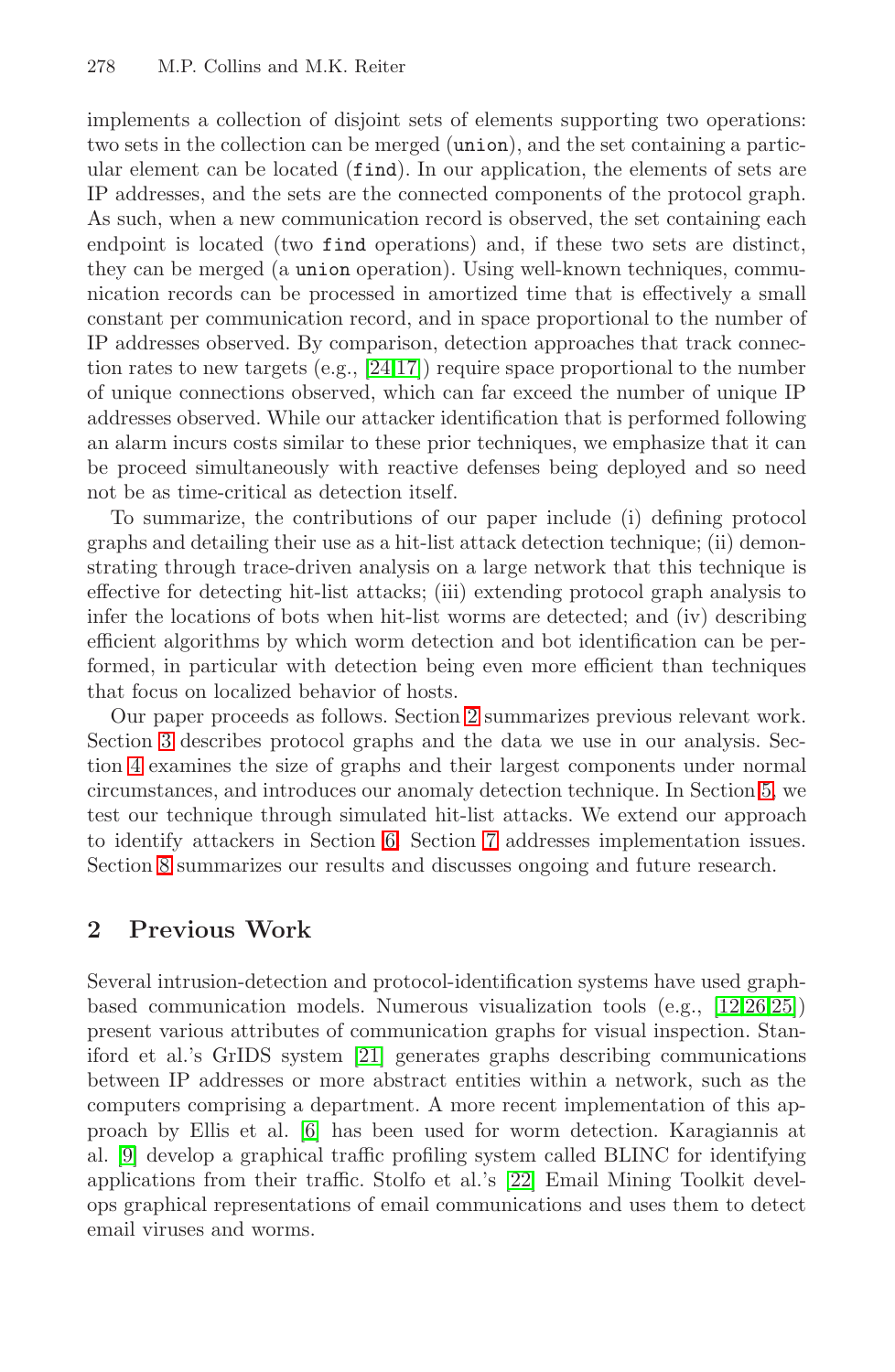In all of these cases, the systems detect (or pesent data to a human to detect) phenomena of interest based primarily on localized (e.g., per-vertex or vertex neighborhood) properties of the graph. GrIDS generates rules describing how internal departments or organizations communicate, and can develop threshold rules (e.g., "trigger an alarm if the vertex has degree more than 20"). Ellis' approach uses combinations of link [pre](#page-19-8)dicates to identify a host's behavior. Karagiannis' approach e[xp](#page-18-3)resses these same communications using subgraph models called graphlets. Stolfo et al.'s approach identifies cliques per user, to whom the user has been observed sending the same email, and flags emails that span multiple cliques as potentially containing a virus or worm. In comparison to these efforts, our work focuses on aggregate graph behavior (graph size and largest component size) as opposed to localized properties of the graph or individual vertices. Moreover, some of these approaches utilize more protocol semantics (e.g., the event of se[ndi](#page-19-9)ng an email to multiple users [22], or the expected communication patters of an applicatio[n \[9](#page-19-10)]) that we do not consider here in the interest of both generality and efficiency.

Several empirical studies have attempted to map out the structure of application networks. Such studies of which we are aware have been conducted by actively crawling the application network in a depth- or breadth-first manner, starting from some seed set of known participants. For example, Broder et al. [4] studied web interconnectivity by characterizing the links between pages. Ripeanu et al. [14] and Saroiu et al. [15] similarly conducted such studies of Gnutella and BitTorrent, respectively. Pouwelse et al. [13] use a similar probe and crawl approach to identify BitTorrent networks over an 8-month period. Our work differs from these in that our techniques are purely passive and are assembled (and evaluated) for the purpose of worm detection.

Our protocol graphs are more closely related to the call graphs studied by Aiello et al. [2] in the context of the AT&T voice network. In a call graph, each vertex represents a phone number and each (directed) edge denotes a call placed from one vertex to another. Aiello et al. observe that the size of the largest connected component of observed call graphs is  $\Theta(|V|)$ , where V denotes the vertices of the graph. These call graphs are similar to our protocol graphs, the primary differences being that call graphs are directed (the protocol graphs we study are undirected) and that they are used to characterize a different domain (telephony, versus data networks here). However, Aiello et al. studied call graphs to understand their basic structure, but not with attention to worm detection (and in fact we are unaware of worms in that domain).

# **3 Preliminaries**

In this section, we investigate the construction and composition of protocol graphs. Protocol graphs are generated from traffic logs; our analyses use CISCO Netflow, but graphs can also be constructed using tcpdump data or server logs.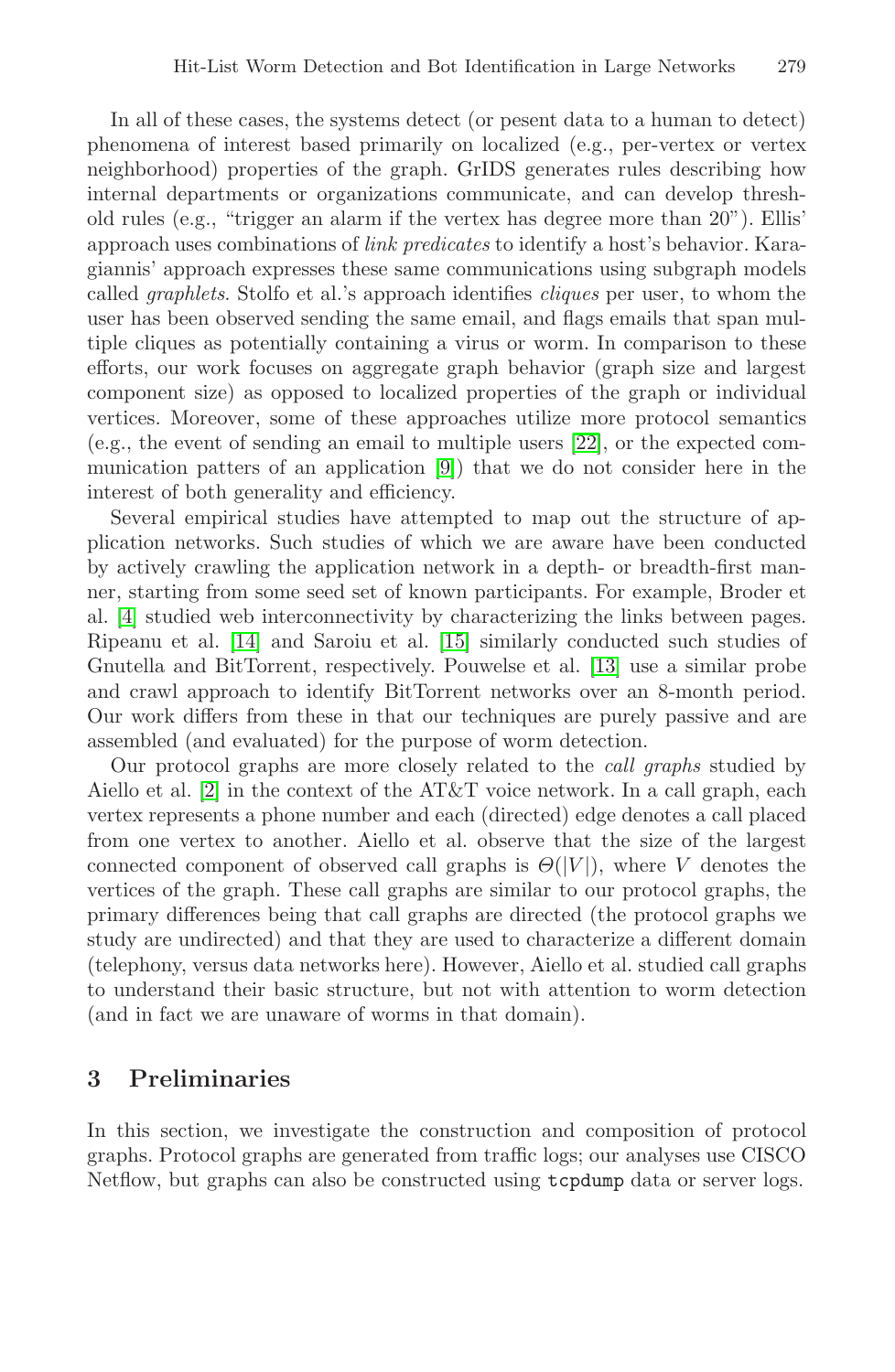#### 280 M.P. Collins and M.K. Reiter

This section is structured as follows. Section 3.1 describes the construction of protocol graphs and our notation for describing them and their properties. Section 3.2 describes our source data.

### **3.1 Protocol Graphs**

We consider a log file (set)  $\Lambda = {\lambda_1, \ldots, \lambda_n}$  of traffic records. Each record  $\lambda$  has fields for IP addresses, namely source address  $\lambda$ .sip and destination address  $\lambda$ .dip. In addition,  $\lambda$  server denotes the address of the server in the protocol interaction ( $\lambda$ .server  $\in \{\lambda$ .sip,  $\lambda$ .dip $\}$ ), though we emphasize that we require  $\lambda$ .server only for evaluation purposes; it is not used in our detection or attacker identification mechanisms.

Given  $\Lambda$ , we define an undirected graph  $G(\Lambda) = \langle V(\Lambda), E(\Lambda) \rangle$ , where

$$
V(\Lambda) = \bigcup_{\lambda \in \Lambda} \{ \lambda.\mathsf{sip}, \lambda.\mathsf{dip} \} \qquad E(\Lambda) = \bigcup_{\lambda \in \Lambda} \{ (\lambda.\mathsf{sip}, \lambda.\mathsf{dip}) \}
$$

The largest connected component of a graph  $G(\Lambda)$  is denoted  $C(\Lambda) \subseteq V(\Lambda)$ . Note that by construction,  $G(\Lambda)$  has no connected component of size one (i.e., an isolated vertex); all components are of size two or greater.<sup>1</sup>

We denote by  $\Lambda_{\pi}$  a log file that is recorded during the interval  $\pi \subseteq [00:00GMT]$ , 23:59 GMT on some specified date. We define  $\mathcal{V}_{\Pi}^{\text{dur}}$  and  $\mathcal{C}_{\Pi}^{\text{dur}}$  to be random variables of which  $|V(\Lambda_{\pi})|$  and  $|C(\Lambda_{\pi})|$ , for logs  $\Lambda_{\pi}$  collected in dur-length time intervals  $\pi \subseteq \Pi$ , are observations. For example, in the following sections we will focus on  $\Pi = [00:00GMT, 11:59GMT]$  (denoted am) and  $\Pi = [12:00GMT, 11:59GMT]$ 23:59GMT] (denoted pm), and take  $|V(A_{\pi})|$  and  $|C(A_{\pi})|$  with  $\pi \subseteq$  am of length 60 seconds (s) as an observation of  $V_{am}^{60s}$  and  $C_{am}^{60s}$ , respectively. We denote the mean and standard deviation of  $\mathcal{V}_{\Pi}^{\text{dur}}$  by  $\mu(\mathcal{V}_{\Pi}^{\text{dur}})$  and  $\sigma(\mathcal{V}_{\Pi}^{\text{dur}})$ , respectively, and similarly for  $C_{\Pi}^{\text{dur}}$ .

#### **3.2 Data Set**

The source data for these analyses are CISCO Netflow traffic summaries collected on a large (larger than a /8) ISP network. We use collectors at the border of the network's autonomous intranets in order to record the internal and cross border network activity. Therefore, all protocol participants that communicate between intranets or with the Internet are observed. Netflow reports flow logs, where a flow is a sequence of packets with the same addressing information that are closely related in time. Flow data is a compact summary of network traffic and therefore useful for maintaining records of traffic across large networks.

Flow data does not include payload information, and as a result we identify protocol traffic by using port numbers. Given a flow record, we convert it to a log record  $\lambda$  of the type we need by setting  $\lambda$  server to the IP address that has the corresponding service port; e.g., in a flow involving ports 80 and 3946, the

<sup>1</sup> It is possible for various logging mechanisms, under specific circumstances, to record a flow from a host to itself. We eliminate those records for this work.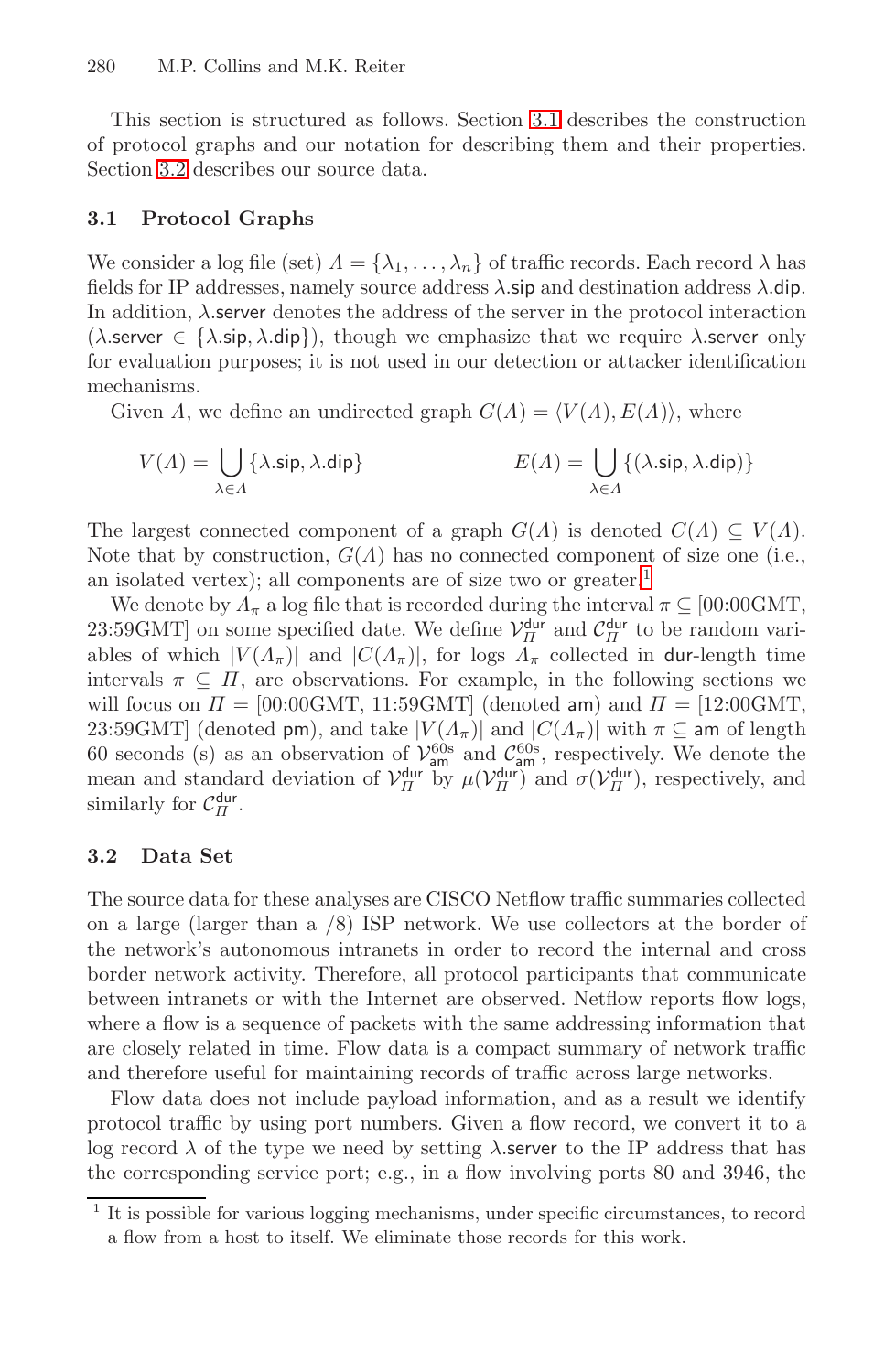protocol is assumed to be HTTP and the server is the IP address using port 80. Protocol graphs constructed using log files with payload could look for banners within the payload to identify services.

The protocols used for analysis are listed below.

- **–** HTTP: The HTTP dataset consists of traffic where the source or destination port is port 80 and the other port is ephemeral  $(>1024)$ . HTTP is the most active protocol on the monitored network, comprising approximately 50% of the total number of bytes crossing the network during the workday.
- **–** SMTP: SMTP consists of TCP traffic where the source or destination port is port 25 and the other port is ephemeral. After HTTP, SMTP is the most active protocol on the monitored network, comprising approximately 30% of the total number of bytes.
- **–** Oracle: The Oracle dataset consists of traffic where one port is 1521 and the other port is ephemeral. While Oracle traffic is a fraction of HTTP and SMTP traffic, it is a business-critical application. More importantly, Oracle connections are password-protected and we expect that as a consequence any single user will have access to a limited number of Oracle servers.
- **–** FTP: The FTP dataset consists of records where one port is either 20 or 21, and the other port is ephemeral. While FTP provides password-based authentication, public FTP servers are still available.

<span id="page-5-1"></span>We study these protocols due to their diversity in patterns of activity; e.g., we expect an individual web client to contact multiple web servers, but we expect an individual Oracle client to contact far fewer Oracle servers. That said, this list does not include all protocols that we would like to analyze. A notable omission is peer-to-peer file sharing protocols; we omit these since the monitored network blocks all ports commonly associated [with](#page-5-0) peer-to-peer file-sharing applications (BitTorrent, eDonkey, Kazaa, etc.).

## **4 Building a Hit-List Worm Detector**

<span id="page-5-0"></span>In this section we describe the general behavior of protocol graphs over time, and show that the distributions of  $\mathcal{V}_{\Pi}^{\text{dur}}$  and  $\mathcal{C}_{\Pi}^{\text{dur}}$  can be satisfactorily modeled as normal for appropriate choices of  $\Pi$  and dur (Section 4.1). The parameters of these distributions change as a function of the protocol (HTTP, SMTP, FTP, Oracle), the interval in which logging occurs  $(H)$ , and the duration of log collection (dur). Nevertheless, in all cases the graph and largest component sizes are normally distributed, which enables us to postulate a detection mechanism for hit-list worms and estimate the false alarm rate for any detection threshold (Section 4.2).

### **4.1 Graph Behavior over Time**

Figure 1 is a plot of the observed values of  $|V(\Lambda_{\pi})|$  and  $|C(\Lambda_{\pi})|$  for Oracle traffic on the monitored network for Monday, March 5th, 2007. Each logging interval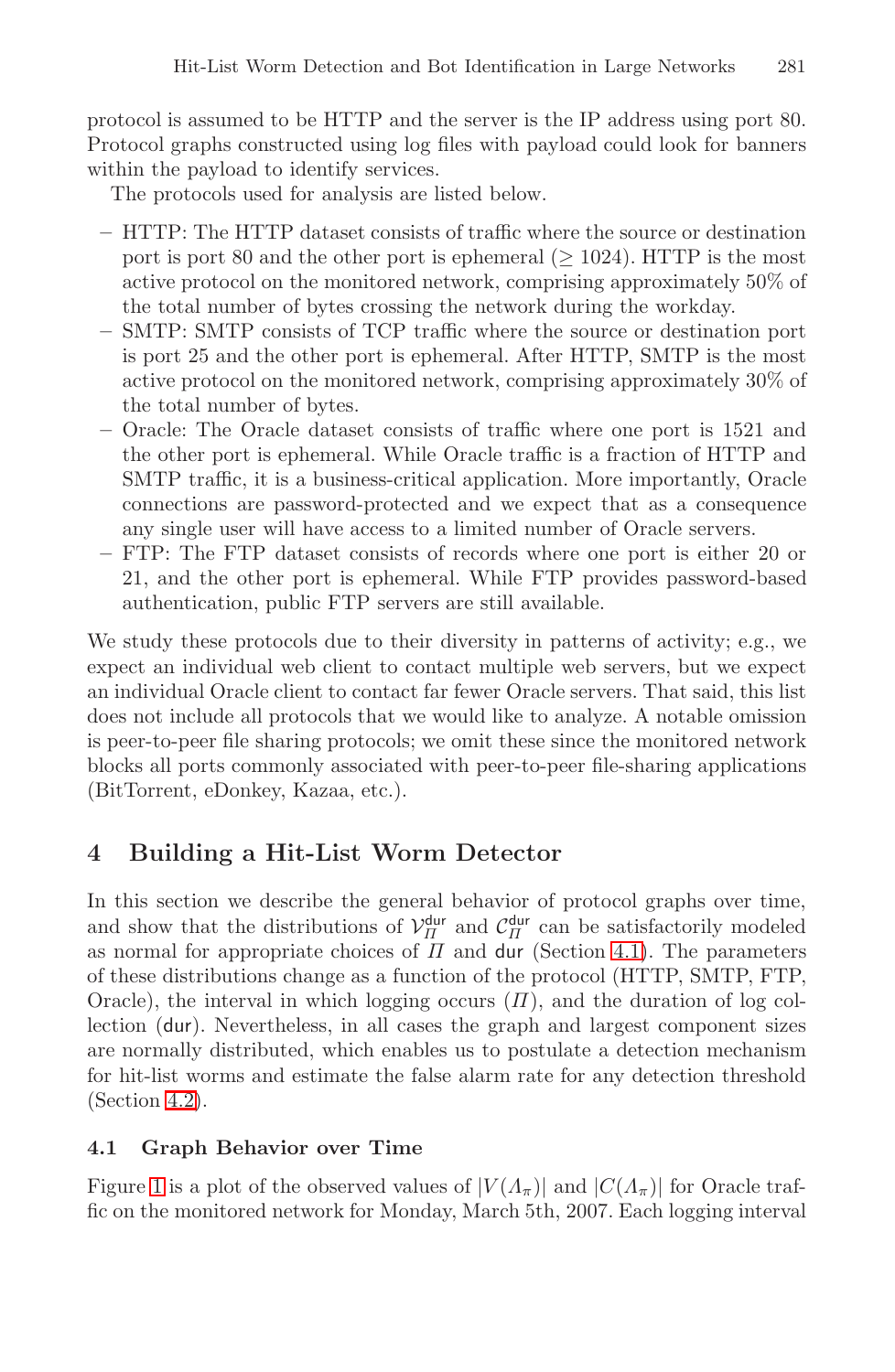<span id="page-6-0"></span>

**Fig. 1.** Oracle traffic on March 5, 2007; start time of  $\pi$  is on x-axis; dur = 60s

<span id="page-6-1"></span>

**Fig. 2.** Distributions for Oracle over March 12–16, 2007, fitted to normal distributions

 $\pi$  begins at a time indicated on the x-axis, and continues for dur = 60s. Traffic between servers internal to the monitored network and their clients (internal or ext[ern](#page-18-4)al to the monitored network) was recorded. Plots including external servers show the same business-cycle dependencies and stability. However, we ignore external servers because the vantage point of our monitored network will not allow us to see an external attack on an extern[al s](#page-6-0)erver.

Figure 1(a) is plotted logarithmically due to t[he](#page-6-0) anomalous activity visible aft[er](#page-6-0) 18:00GMT. At this time, multiple bots scanned the monitored network for Oracle servers. These types of disruptive events are common to all the training data; we identify and eliminate these scans using Jung et al.'s sequential hypothesis testing method [8]. In this method, scanners are identified when they attempt to connect to servers that are not present within the targeted network. This method will not succeed against hit-list attackers, [as](#page-6-0) a hit-list attacker will only communicate with servers that are present on the network. Figure  $1(b)$ –(c) is a plot of the same activity after the scan events are re[mo](#page-6-0)ved: Figure 1(b) plots  $|V(\Lambda_{\pi})|$ , while Figure 1(c) plots  $|C(\Lambda_{\pi})|$ .

Once scans are removed from the traffic logs, the distribution of traffic can be satisfactorily modeled with normal distributions. More precisely, we divide the day into two intervals, namely  $am = [00:00GMT, 11:59GMT]$  and  $pm =$ [12:00GMT, 23:59GMT]. For each protocol we consider, we define random variables  $\mathcal{V}_{am}^{60s}$  and  $\mathcal{V}_{pm}^{60s}$ , of which the points on the left and right halves of Figure 1(b) are observations for Oracle, respectively. Similarly, we define random variables  $\mathcal{C}_{am}^{60s}$  and  $\mathcal{C}_{pm}^{60s}$ , of which the points on the left and right halves of Figure 1(c) are observations, respectively. By taking such observations from all of March 12–16, 2007 for each of  $\mathcal{V}_{am}^{60s}$ ,  $\mathcal{V}_{pm}^{60s}$ ,  $\mathcal{C}_{am}^{60s}$  and  $\mathcal{C}_{pm}^{60s}$ , we fit a normal distribution to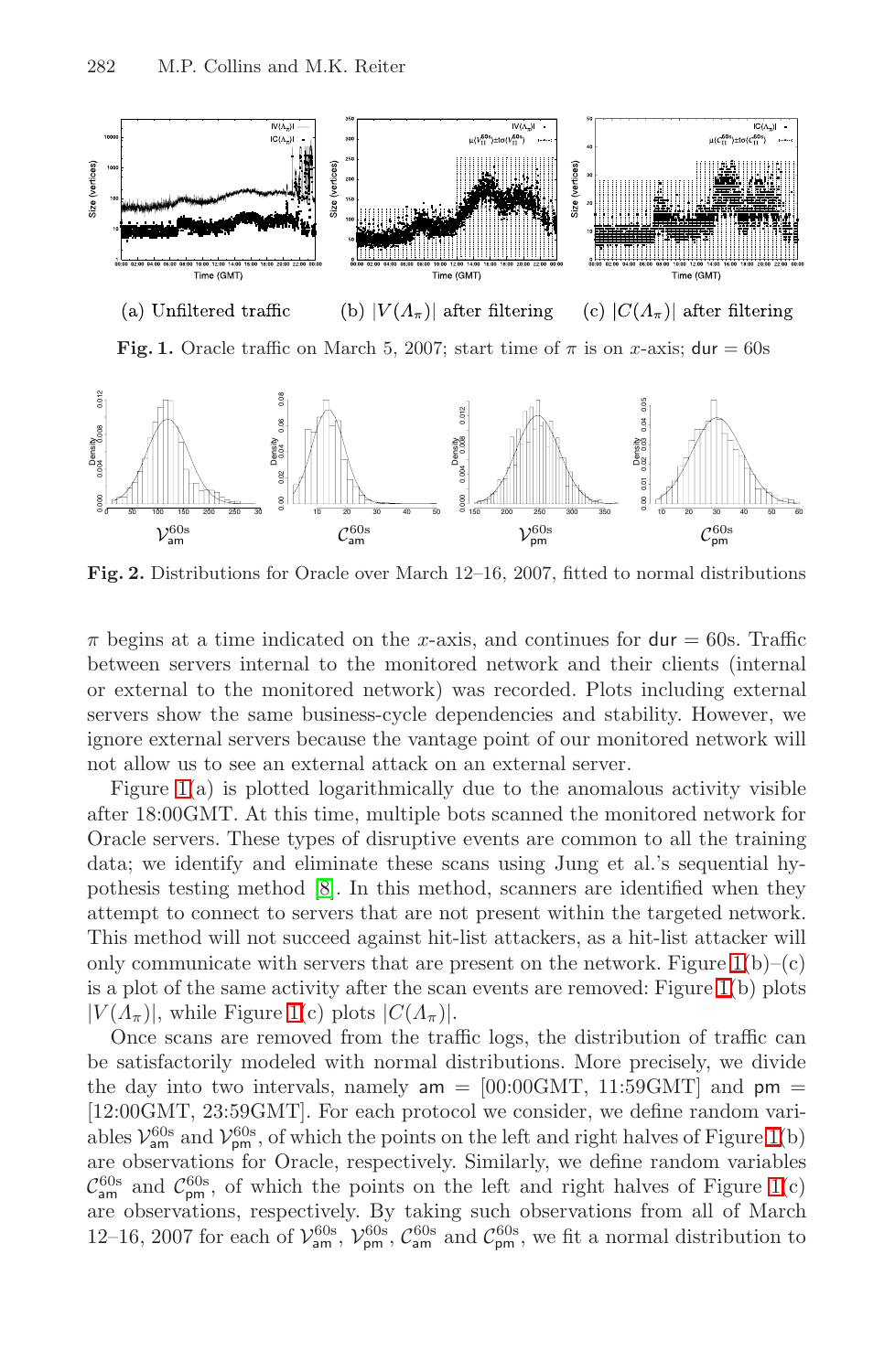each effectively; see Figure 2.<sup>2</sup> On the left half of Figure 1(b), we plot  $\mu(\mathcal{V}_{am}^{60s})$ as a horizontal line and  $t \sigma(\mathcal{V}_{am}^{60s})$  as error [ba](#page-6-1)rs with  $t = 3.5$ . We do similarly with  $\mu(\mathcal{V}_{\text{pm}}^{60s})$  and  $t \sigma(\mathcal{V}_{\text{pm}}^{60s})$  on the right half, and with  $\mu(\mathcal{C}_{\text{am}}^{60s})$  and  $t \sigma(\mathcal{C}_{\text{am}}^{60s})$  and  $\mu(\mathcal{C}_{\text{pm}}^{60s})$  and t  $\sigma(\mathcal{C}_{\text{pm}}^{60s})$  on the left and right halves of Figure 1(c), respectively. The choice of  $t = 3.5$  will be justified below.

<span id="page-7-2"></span>In exactly the same way, we additionally fit normal distributions to  $\mathcal{V}_{am}^{30s}$ ,  $C^{30s}_{am}$ ,  $V^{30s}_{pm}$ , and  $C^{30s}_{pm}$  for each protocol, with equally good results. And, of course, we could have selected finer-granularity intervals than half-days (am and pm), resulting in more precise means and standard deviations on, e.g., an hourly basis. Indeed, the tails on the distributions of  $V_{am}^{60s}$  and  $C_{am}^{60s}$  in Figure 2 are a result of the coarse granularity of our chosen intervals, owing to the increase in activity at 07:00GMT (see Figure 1(b)). We elect to not refine our am and pm intervals here, however, for presentational convenience.

### **4.2 Detection and the False Alarm Rate**

<span id="page-7-1"></span>Our detection system is a simple hypothesis testing system; the null hypothesis is that an observed log file  $\Lambda$  does not include a worm propagation. Recall from Section 4.1 that for a fixed interval  $\Pi \in \{\text{am}, \text{pm}\}$ , graph size  $\mathcal{V}_{\Pi}^{\text{dur}}$  and largest component size  $\mathcal{C}_{\Pi}^{\text{dur}}$  normally distributed with mean and standard deviation  $\mu(\mathcal{V}_{\Pi}^{\text{dur}})$  and  $\sigma(\mathcal{C}_{\Pi}^{\text{dur}})$ , respectively. As such, for a dur-length period  $\pi \subseteq \Pi$ , we raise an alarm for a protocol graph  $G(\Lambda_{\pi}) = \langle V(\Lambda_{\pi}), E(\Lambda_{\pi})\rangle$  if either of the following conditions holds:

$$
|V(\Lambda_{\pi})| > \mu(V_{\Pi}^{\text{dur}}) + t \sigma(V_{\Pi}^{\text{dur}})
$$
\n(1)

$$
|C(\Lambda_{\pi})| > \mu(\mathcal{C}_{\Pi}^{\text{dur}}) + t \sigma(\mathcal{C}_{\Pi}^{\text{dur}})
$$
\n(2)

Recall that for a normally distributed random variable X with mean  $\mu(\mathcal{X})$  and standard deviation  $\sigma(\mathcal{X})$ ,

<span id="page-7-0"></span>
$$
\Pr[\mathcal{X} \le x] = \frac{1}{2} \left[ 1 + \text{erf}\left( \frac{x - \mu(\mathcal{X})}{\sigma(\mathcal{X})\sqrt{2}} \right) \right]
$$

where  $\text{erf}(\cdot)$  is the "error function" [10]. This enables us to compute the contribution of c[on](#page-7-0)dition (1) to the false rejection (a[lar](#page-7-1)m) ra[te](#page-7-1) frr for a given threshold t as  $1 - \Pr[\mathcal{V}_{\Pi}^{\text{dur}}] \leq \mu(\mathcal{V}_{\Pi}^{\text{dur}}) + t \sigma(\mathcal{V}_{\Pi}^{\text{dur}})],$  and similarly for the contribution of condition (2) to frr. Conversely, since  $erf^{-1}(\cdot)$  exists, given a desired frr we can compute a threshold  $t$  so that our frr is not exceeded:

$$
t = \sqrt{2} \text{ erf}^{-1} \left( \frac{1}{2} - \frac{\text{frr}}{2} \right) \tag{3}
$$

Note that the use of  $\frac{frr}{2}$  in (3) ensures that each of conditions (1) and (2) contribute at most half of the target frr and consequently that both conditions combined will yield at most the target frr.

 $\frac{2}{1}$  For all protocols, the observed Shapiro-Wilk statistic is in excess of 0.94.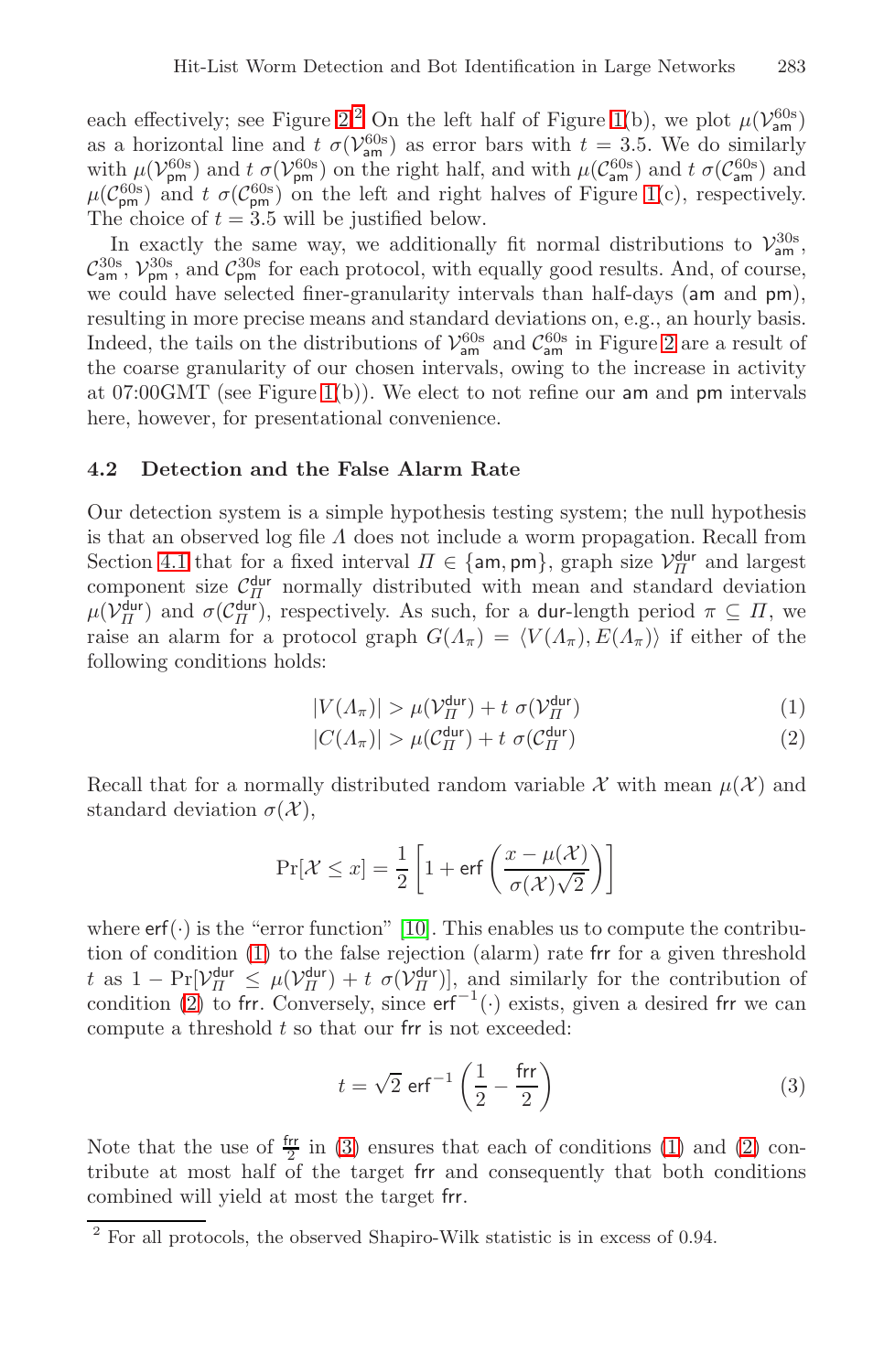#### 284 M.P. Collins and M.K. Reiter

Finally, recall that each  $\Lambda_{\pi}$  represents one dur-length time period  $\pi$ , and frr is expressed as a fraction of the log files, or equivalently, dur-length time intervals, in which a false alarm occurs. We can obviously extrapolate this frr to see its implications for false alarms over longer periods of time. For the remainder of this paper, we will take as our goal a false alarm frequency of one per day (with  $dur = 60s$ , yielding a threshold of  $t = 3.5$ . This threshold is chosen simply as a representative value for analysis, and can be adjusted to achieve other false alarm frequencies.

<span id="page-8-0"></span>[Th](#page-5-1)is estimate depends on accurate calculations for  $\mu(\mathcal{V}_{\Pi}^{\text{dur}}), \mu(\mathcal{C}_{\Pi}^{\text{dur}}), \sigma(\mathcal{V}_{\Pi}^{\text{dur}}),$ and  $\sigma(C_{II}^{\text{dur}})$  fo[r th](#page-5-0)e time interval  $II$  in which the monitoring occurs. In the remainder of this paper, we will compu[te t](#page-7-2)hese values based on data collected on March 12–16, 2007.

# **5 [Pro](#page-11-0)tocol Graph Change During Attack**

<span id="page-8-1"></span>We showed in Section 4 that, for the protocols examined,  $\mathcal{C}_{am}^{dur}$ ,  $\mathcal{V}_{am}^{dur}$ ,  $\mathcal{C}_{pm}^{dur}$  and  $\mathcal{V}_{pm}^{dur}$ are normally distributed (Section 4.1), leading to a method for computing the false alarm rate for any given detection th[resh](#page-19-11)old (Section 4.2). In this section, we test the effectiveness of this detection mechanism against simulated hit-list attacks. Section 5.1 describes the model of attack used. Section 5.2 describes the experiment and our evaluation criteria. The detection results of our simulations are discussed in Section 5.3.

### **5.1 Attack and Defense Model**

We simulate hit-list attacks, as described by Staniford et al. [20]. A hit list is a list of target servers identified before the actual attack. An apparent example of a



Fig. 3. Illustration of attacks, where "C", "S" and "A" denote a client, server and attacker-controlled bot, respectively. Attack on left affects total graph size  $(|V(\Lambda_{\pi})|)$ , and so depicts graph inflation. Attack on right affects largest component size  $(|C(\Lambda_{\pi})|)$ , and so depicts component inflation.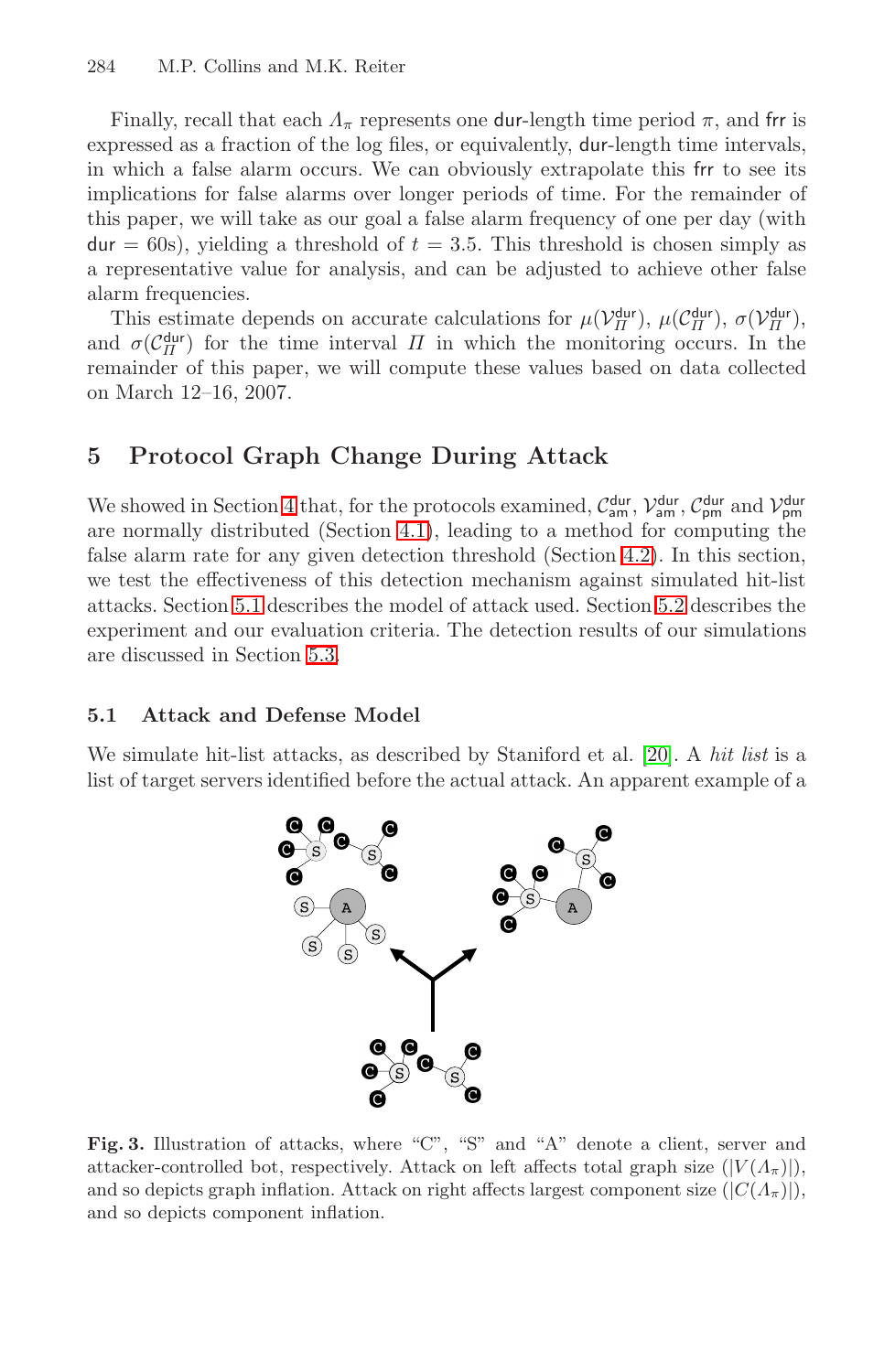hit-list worm is the Witty worm: reports by Shannon and Moore [18] hypothesized that Witty initially spread via a hit list. Further analyses by Kumar et al. [11] identified Witty's "patient zero" and demonstrated that this host behaved in a distinctly different fashion from subsequently-infected Witty hosts, lending support to the theory that patient zero used a hit list to infect targets.

We hypothesize that an attacker who has a hit list for a targeted network will be detectable by examining  $|C(\Lambda_{\pi})|$  and  $|V(\Lambda_{\pi})|$  where  $\Lambda_{\pi}$  is a log file recorded during a time interval  $\pi$  in which a hit-list worm propagated. We assume that the attacker has the hit list but no knowledge of the targeted servers' current activity or audience. If this is the case, the attacker contacting his hit list will alter the observed protocol graph through graph infla[tio](#page-7-1)n or component inflation.

Figure 3 shows how these attacks impact protocol graphs. Graph inflation occurs when an attacker communicates with servers that are not active during the observation period  $\pi$ . When this occurs, the attacker artificially inflates the number of vertices in the graph, resulting in a value of  $|V(A_\pi)|$  that is detectably large. The vertices of a [pr](#page-7-1)otocol graph include both clients and servers, while the attacker's hit list will be composed exclusively of servers. As a result, we expect that graph inflation will require communicating with many of the hit-list elements (roughly  $t \sigma(\mathcal{V}_{\Pi}^{\text{dur}})$  for dur-length  $\pi \subseteq \Pi$ ) to trigger condition (1).

Component inflation occurs when the attacker communicates with servers already present in  $\Lambda_{\pi}$  during the observation period  $\pi$ . When this occurs, the attacker might merge components in the graph, and  $|C(\Lambda_{\pi})|$  will then be detectably large. In comparison to graph inflation, component inflation can happen very rapidly; e.g., it may trigger condi[tio](#page-10-0)n (2) if an attacker communicates with only two servers. However, if the graph already has a small number of components (as is the case with SMTP), or the att[ack](#page-7-1)er use[s m](#page-7-1)ultiple bots to attack, then the attack may not be noticed.

### **5.2 Experiment C[on](#page-10-0)struction**

The training period for our experiments was March 12–16, 2007. We considered two different values for dur, namely 30s and 60s. Table 1 contains the means and standard deviations for  $\mathcal{V}_{am}^{dur}$ ,  $\mathcal{C}_{am}^{dur}$ ,  $\mathcal{V}_{pm}^{dur}$  and  $\mathcal{C}_{pm}^{dur}$  for the training period and for each choice of dur, which are needed to evaluate conditions (1) and (2). As shown in Table 1, the largest components for HTTP and SMTP were close to the total sizes of the protocol graphs on average.

An important point illustrated in [Tab](#page-7-1)le 1 is [th](#page-7-1)at the graph sizes can differ by orders of magnitude depending on the protocol. This demonstrates the primary argument for generating per-protocol graphs: the standard deviations in graph size and largest component size for HTTP and SMTP are larger than the mean sizes for Oracle and FTP.

For testing, we model our attack as follows. During a period  $\pi$ , we collect a log ctrl<sub>π</sub> of normal traffic. In parallel, the attacker uses a hit-list set HitList to generate its own traffic log attk. This log is merged with  $\text{ctrl}_{\pi}$  to create a new log  $\Lambda_{\pi} = \text{ctrl}_{\pi} \cup \text{attk}$ . We then examine conditions (1) and (2) for interval  $\Pi \in \{\text{am}, \text{pm}\}\$  such that  $\pi \subseteq \Pi$ ; if either condition is true, then we raise an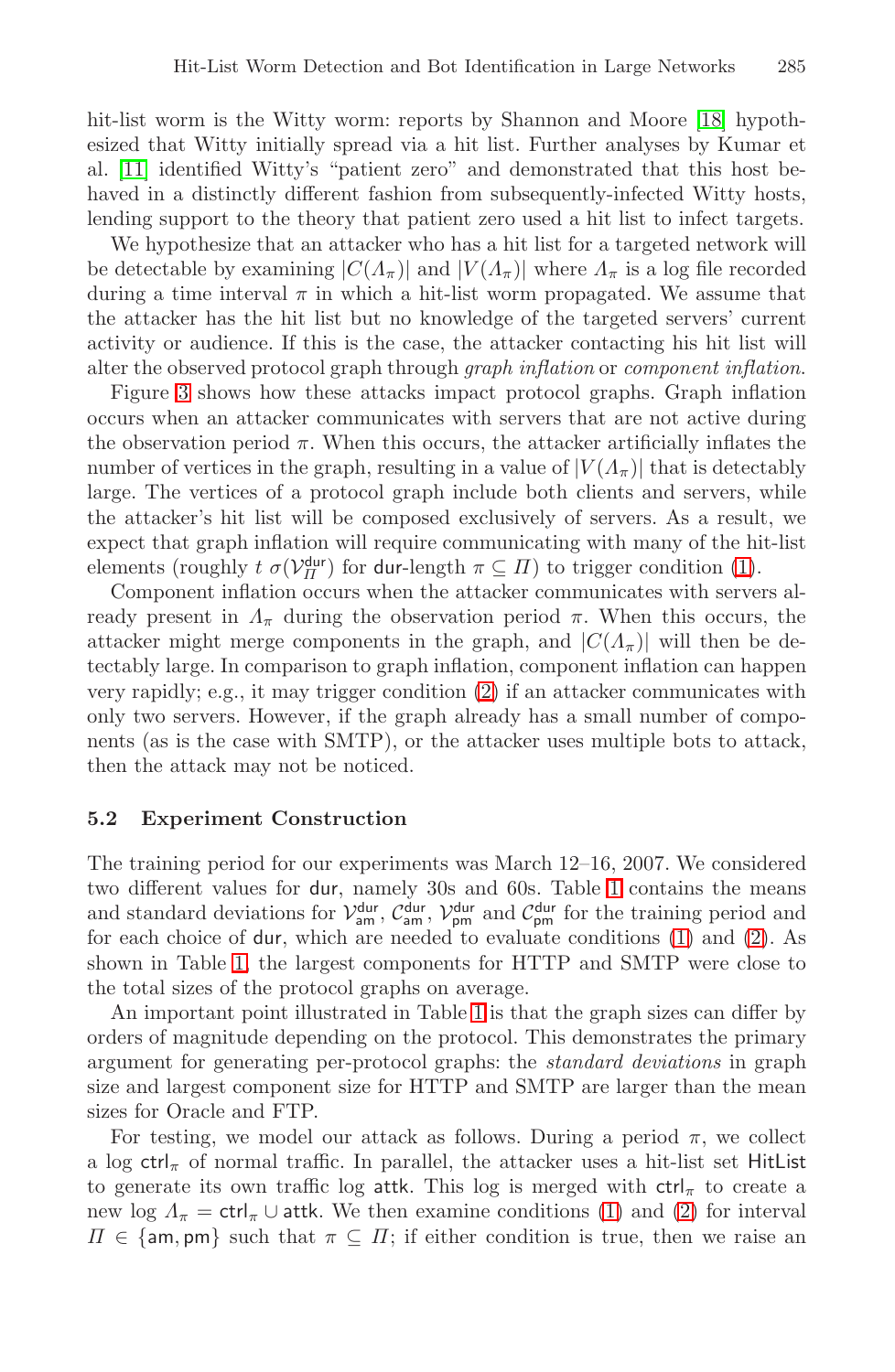<span id="page-10-1"></span>

|                                                            | <b>HTTP</b> |          | <b>SMTP</b> |          | Oracle |          | <b>FTP</b> |          |  |
|------------------------------------------------------------|-------------|----------|-------------|----------|--------|----------|------------|----------|--|
| r.v.                                                       | $\mu$       | $\sigma$ | $\mu$       | $\sigma$ | $\mu$  | $\sigma$ | $\mu$      | $\sigma$ |  |
| ,30s<br>$\nu$ am                                           | 10263       | 878      | 2653        | 357      | 65.3   | 18.7     | 291.9      | 57.0     |  |
| $\sigma$ 30s<br>$\mathsf{v}_\mathsf{am}$                   | 9502        | 851      | 2100        | 367      | 17.52  | 4.00     | 65.30      | 8.10     |  |
| ,30s<br>γ <sub>pm</sub>                                    | 16460       | 2540     | 3859        | 336      | 128.7  | 32.4     | 359.8      | 67.1     |  |
| $\sigma$ 30s<br>∽pm                                        | 15420       | 2420     | 3454        | 570      | 30.60  | 6.28     | 80.02      | 8.23     |  |
| ,60s<br>⊮am                                                | 14760       | 1210     | 4520        | 634      | 111.8  | 28.1     | 467.4      | 76.9     |  |
| $\sigma$ <sub>0</sub> Us<br>$\mathord{\cup_{\mathsf{am}}}$ | 13940       | 1180     | 4069        | 650      | 12.92  | 4.24     | 37.3       | 11.3     |  |
| ,00s<br>pm                                                 | 23280       | 3480     | 6540        | 935      | 240.3  | 31.7     | 555.5      | 94.8     |  |
| $\sigma$ 60s<br>$\mathsf{v}_{\mathsf{pm}}$                 | 22140       | 3320     | 6200        | 937      | 28.84  | 8.44     | 45.9       | 12.2     |  |

<span id="page-10-0"></span>Table 1. Means and standard deviations (to three significant digits on standard deviation) for  $\mathcal{V}_{am}^{dur}$ ,  $\mathcal{C}_{am}^{dur}$ ,  $\mathcal{V}_{pm}^{dur}$  and  $\mathcal{C}_{pm}^{dur}$  for dur  $\in \{30s, 60s\}$  on March 12–16, 2007

**Table 2.** Count of servers observed between 12:00GMT and 13:00GMT on each of March 12–16, 2007

| Protocol Servers |      |
|------------------|------|
| <b>SMTP</b>      | 2818 |
| <b>HTTP</b>      | 8145 |
| Oracle           | 262  |
| F.I.b            | 1409 |

alarm. In our tests, we select periods  $\pi$  of length dur from March 19, 2007, i.e., the next business day after the training period.

To generate the Hi[tL](#page-7-1)ist sets, we intersect the sets of servers which are observed as active on each of March 12–16, 2007 between 12:00GMT and 13:00GMT. The numbers of servers so observed are shown in Table 2. The attacker attacks the network over a protocol by selecting hitListPerc percentage of these servers (for the corresponding protocol) at random to form HitList. The attacker (or rather, his bots) then contacts each element of HitList to [ge](#page-7-1)nerate the log file attk.

More precisely, we allow the attacker to use multiple bots in the attack; let bots denote the bots used by the attacker. bots do not appear in the log  $\text{ctrl}_{\pi}$ , so as to decrease chances of triggering condition (2). Each bot  $\mathsf{bot}_i \in \mathsf{bots}$  is assigned a hit list HitList<sub>i</sub> consisting of a random  $\frac{|HitList|}{|bots|}$  fraction of HitList. Each bot's hit list is drawn randomly from HitList, but hit lists do not intersect. That is,  $\bigcup_i$  HitList $_i =$ HitList and for  $i \neq j$ , HitList<sub>i</sub> ∩ HitList<sub>j</sub> = Ø. By employing hit lists that do not intersect, we again decrease the chances of triggering condition (2). attk is generated by creating synthetic attack records from each bot<sub>i</sub> to all members of  $HittList_i$ . In our simulations, members of  $HittList_i$  do not participate in the attack after being contacted by bot<sub>i</sub>; i.e., each  $\lambda \in \mathsf{attk}$  is initiated by a member of bots. That said, this restriction is largely irrelevant to our results, since neither  $|V(A_{\pi})|$  nor  $|C(A_{\pi})|$  is sensitive to whether a member of HitList<sub>i</sub> is contacted by another member of HitList<sub>i</sub> (after it is "infected") or by bot<sub>i</sub> itself.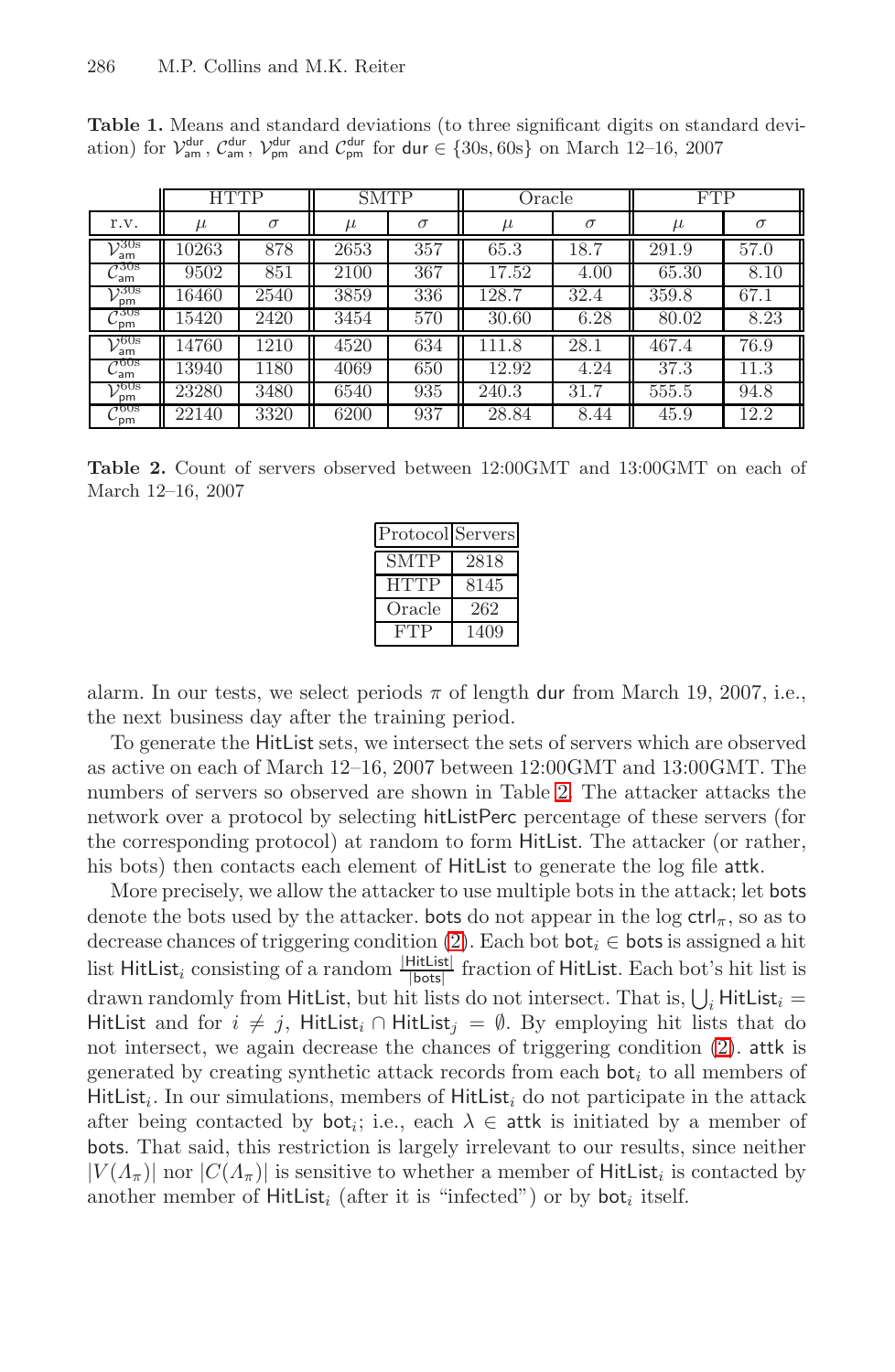#### <span id="page-11-0"></span>**[5](#page-10-1).3 True Alarms**

Table 3 shows the effectiveness of the detection mechanism as a function of dur for different hitListPerc values. hitListPerc varies between 25% and 100%. The value in each cell is the percentage of attacks that were detected by the system.

Table 3 sheds light on the effectiveness of our approach. The most aggressive worms we considered, namely those that contacted hitListPerc  $\geq 75\%$  of known servers (see Table 2) within  $dur = 30s$ , were easily detected: our tests detected these worms more than 90% of the time for all protocols and all numbers of |bots|, and at least 95% of the time except in one case.

The table also sheds light on approaches an adversary might take to make his worm more stealthy. First, the adversary might decrease hitListPerc. While this does impact detection, our detection capability is still useful: e.g., as hitListPerc is decreased to 50% in dur = 30s, the true detection rates drop, but remain  $80\%$ or higher for all protocols except SMTP. Second, the adversary might increase dur. If the adversary keeps hit List Perc  $> 75\%$ , then increasing dur from 30s to 60s appears to have no detrimental [eff](#page-7-1)ect on the true alarm rate of the detector for HTTP, Oracle or FTP, and [it](#page-11-1) remains at 60% or higher for SMTP, as well.

<span id="page-11-1"></span>Third, the adversary might increase |bots|. Note that whereas the previous two attempts to evade detection necessarily slow the worm propagation, increasing |bots| while keeping hitListPerc and dur fixed need not—though it obviously requires the adversary to have compromised more hosts prior to launching his hit-list wor[m](#page-7-1). Intuitively, increasing  $|$ bots $|$  might decrease the likelihood of detection by our technique by reducing the probability that one bot<sub>i</sub> will merge components of the graph and thereby trigger co[nd](#page-7-1)ition [\(2](#page-7-1)). (Recall that bots' individual hit lists do not intersect.) However, Table 3 suggests that in many cases this is ineffective unless the adversary simultaneously decreases hitListPerc: with hitListPerc  $> 75\%$ , all true detection rates with  $|$ bots $| = 5$  remain above 92% with the exception of SMTP (at  $60\%$  for dur =  $60\text{s}$ ). The effects of increasing  $| \text{bots} |$ may become more pronounced with larger numbers, though if |bots| approaches  $t \sigma(\mathcal{V}_{\Pi}^{\text{dur}})$  then the attacker risks being detected by condition (1) immediately.

|     |                                                                                    | <b>HTTP</b> |  |  | <b>SMTP</b>                                            |  |    | Oracle |    |    |    | FTF                |  |  |  |  |                                                    |
|-----|------------------------------------------------------------------------------------|-------------|--|--|--------------------------------------------------------|--|----|--------|----|----|----|--------------------|--|--|--|--|----------------------------------------------------|
|     |                                                                                    |             |  |  | $h$ itListPerc = $\ h$ itListPerc = $\ h$ itListPerc = |  |    |        |    |    |    | $h$ itListPerc $=$ |  |  |  |  |                                                    |
|     | dur  bots   25 50  75  100  25 50  75  100   25   50   75  100   25   50   75  100 |             |  |  |                                                        |  |    |        |    |    |    |                    |  |  |  |  |                                                    |
| 30s |                                                                                    |             |  |  |                                                        |  |    |        |    |    |    |                    |  |  |  |  |                                                    |
|     |                                                                                    | 72.80       |  |  | 95 100 25 50 97 100 33                                 |  |    |        |    |    |    |                    |  |  |  |  | 95 100 100 100 100 100 100                         |
|     | 5                                                                                  |             |  |  | 60 80 92 100 23 45 98 100 16                           |  |    |        |    |    | 87 |                    |  |  |  |  | 99 100 100 100 100 100                             |
| 60s |                                                                                    |             |  |  | 68 80 100 100 20 50                                    |  |    | 70     |    |    |    |                    |  |  |  |  | 80   100   100   100   100   100   100   100   100 |
|     |                                                                                    |             |  |  | 65 68 100 100 10 35                                    |  |    | 65     | 70 | 28 |    |                    |  |  |  |  | 100 100 100 100 100 100 100 100                    |
|     | 5                                                                                  |             |  |  | 65 63 100 100 5                                        |  | 30 | 60     |    |    |    |                    |  |  |  |  | 55   12   100   100   100   100   100   100   100  |

**Table 3.** True alarm percentages for combined detector (conditions (1) and (2))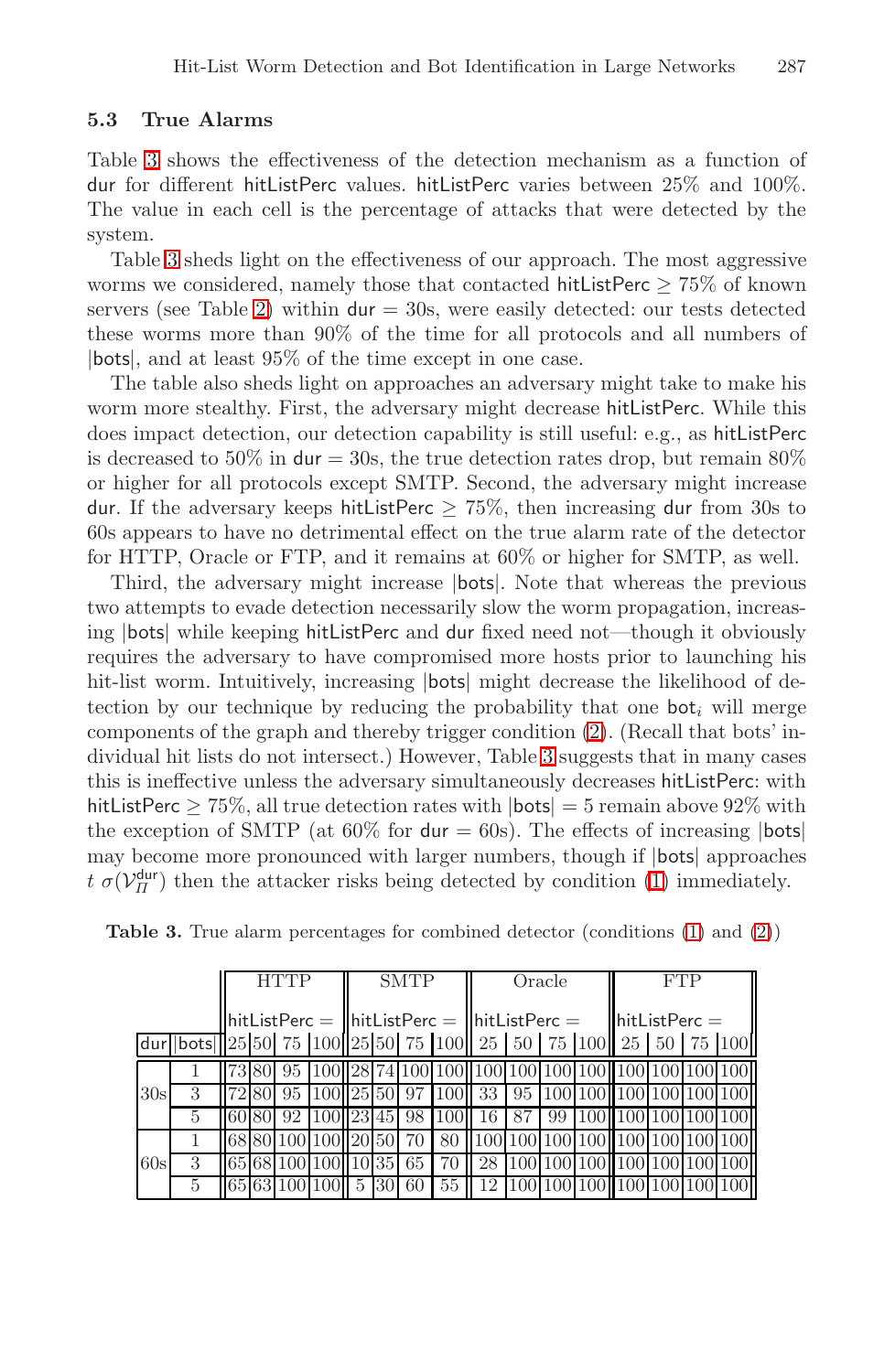

<span id="page-12-0"></span>**Fig. 4.** Contributions of conditions (1) and (2) to true alarms in Table 3. For clarity, only true alarms where  $\frac{|V(A_{\pi})| - \mu(V_{\Pi}^{\text{dur}})}{\sigma(V_{\Pi}^{\text{dur}})} \leq 20$  $\frac{|V(A_{\pi})| - \mu(V_{\Pi}^{\text{dur}})}{\sigma(V_{\Pi}^{\text{dur}})} \leq 20$  $\frac{|V(A_{\pi})| - \mu(V_{\Pi}^{\text{dur}})}{\sigma(V_{\Pi}^{\text{dur}})} \leq 20$  or  $\frac{|C(A_{\pi})| - \mu(C_{\Pi}^{\text{dur}})}{\sigma(C_{\Pi}^{\text{dur}})} \leq 20$  are plotted.

Figure 4 compares the effectiveness of conditions (1) and (2) for each of the test protocols. Each plot in this figure is a scatter plot comparing the deviation of  $|C(\Lambda_{\pi})|$  $|C(\Lambda_{\pi})|$  $|C(\Lambda_{\pi})|$  against the deviation of  $|V(\Lambda_{\pi})|$  during attacks. Specifically, values on the horizontal axi[s a](#page-7-1)re  $(|V(A_{\pi})| - \mu(V_{\Pi}^{\text{dur}})/\sigma(V_{\Pi}^{\text{dur}})$ , and values on the vertical axis are  $(|C(\Lambda_{\pi})| - \mu(\mathcal{C}_{\Pi}^{\text{dur}})/\sigma(\mathcal{C}_{\Pi}^{\text{dur}})$ , for  $\Pi \supseteq \pi$ . The points on the scatter plot represent the true alarms summarized in Table 3, t[hou](#page-12-0)gh for presentational convenience only those true alarms where  $(|V(A_{\pi})| - \mu(V_{\Pi}^{\text{dur}}))/\sigma(V_{\Pi}^{\text{dur}}) \leq 20$ or  $(|C(\Lambda_{\pi})| - \mu(\mathcal{C}_{\Pi}^{\text{dur}})/\sigma(\mathcal{C}_{\Pi}^{\text{dur}}) \leq 20$  are shown. Each plot has reference lines at  $t = 3.5$  on the horizontal and vertical axes to indicate the trigger point for each detection mechanism. That is, a " $\bullet$ " above the horizontal  $t = 3.5$  line indicates a test in which condition (2) was met, and a " $\bullet$ " [to](#page-12-0) the right of the vertical  $t = 3.5$ line indicates a test in which condition (1) was met.

We would expect that if both conditions were effectively equivalent, then every "•" would be in the upper right "quadrant" of each graph. HTTP (Figure  $4(a)$ ) shows this behavior, owing to the fact that in HTTP, the largest component size and graph size are nearly the same in average and in standard deviation; see Table 1. As such, each bot contacts only the largest component with high probability, and so adds to the largest component all nodes that it also adds to the graph. A similar phenomenon occurs with SMTP (Figure 4(b)), though with different scales in am and pm, yielding the two distinct patterns shown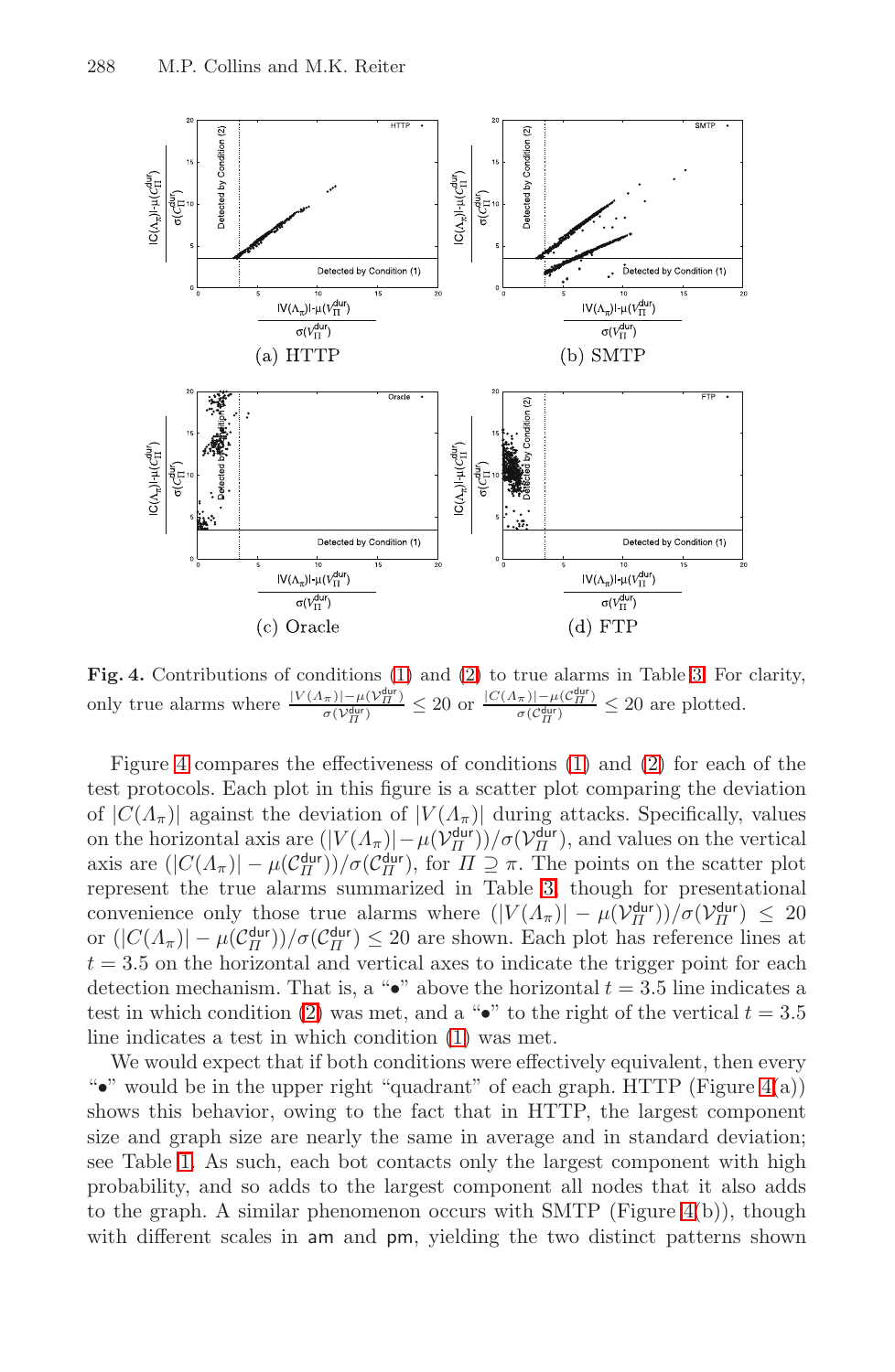<span id="page-13-0"></span>there. However, the other graphs demonstrate different behaviors. Figure  $4(c)$ and (d) shows that the growth of  $|C(\Lambda_{\pi})|$  is an effective mechanism for detecting disruptions in both Oracle and FTP networks. The only protocol where graph inflation appears to be a more potent indicator than component inflation is SMTP. From this, we conclude that component inflation (condition (2)) is a more potent detector than graph in[flatio](#page-8-1)n (condition  $(1)$ ) when the protocol's graph structure is disjoint, but that each test has a role to play in detecting attacks.

### **6 Bot Identification**

Once an attack is detected, individual attackers (bots) are identifiable by how they deform the protocol graph. As discussed in Section 5.1, we expect a bot to impact the graph's structure by connecting otherwise disjoint components. We therefore expect that removing a bot from a graph  $G(\Lambda)$  will separate components and so the number of connected components will increase.

To test this hypothesis, we consider the effect of removing all records  $\lambda$  involving an individual IP address from  $\Lambda$ . Specifically, for a log file  $\Lambda$  and an IP address v, de[fine](#page-14-0):

$$
\Lambda^{-v} = \{ \lambda \in \Lambda : \lambda.\mathsf{sip} \neq v \land \lambda.\mathsf{dip} \neq v \}
$$

As such,  $G(\Lambda)$  differs from  $G(\Lambda^{-v})$  in that the latter includes neither v nor any  $v' \in V(\Lambda)$  of degree one that is adjacent only to v in  $G(\Lambda)$ .

In order to detect a bot, we are primarily interested in comparing  $G(\Lambda)$  and  $G(\Lambda^{-v})$  for vertices v of high degree in  $G(\Lambda)$ , based on the intuition that bots should have high degree. Figure 5 examines the impact of eliminating each of the ten highest-degree vertices v in  $G(\Lambda)$  from each log file  $\Lambda$  for FTP discussed in Section 5 that resulted in a true alarm. Specifically:

- $-$  Figure 5(a) represents  $|V(A^{-v})| |V(A)|$ , i.e., the difference in the number of vertices due to eliminating  $v$  and all isolated neighbors, which will be negative;
- **–** Figure 5(b) represents |C(Λ¬<sup>v</sup>)|−|C(Λ)|, i.e., the difference in the size of the largest connected component due to eliminating  $v$  and all isolated neighbors, which can be negative or zero; and
- $-$  Figure 5(c) represents  $|K(\Lambda^{-v})| |K(\Lambda)|$ , i.e., the difference in the number of connected components due to eliminating  $v$  and all isolated neighbors, which can be positive, zero, or  $-1$  if eliminating v and its isolated neighbors eliminates an entire connected component.

Each boxplot separates the cases in which  $v$  is a bot (right) or is not a bot (left). In each case, five horizontal lines from bottom to top mark the minimum, first quartile, median, third quartile and maximum values, with the lines for the first and third quartiles making a "box" that includes the median line. The five horizontal lines and the box are evident, e.g., in the "bot" boxplot in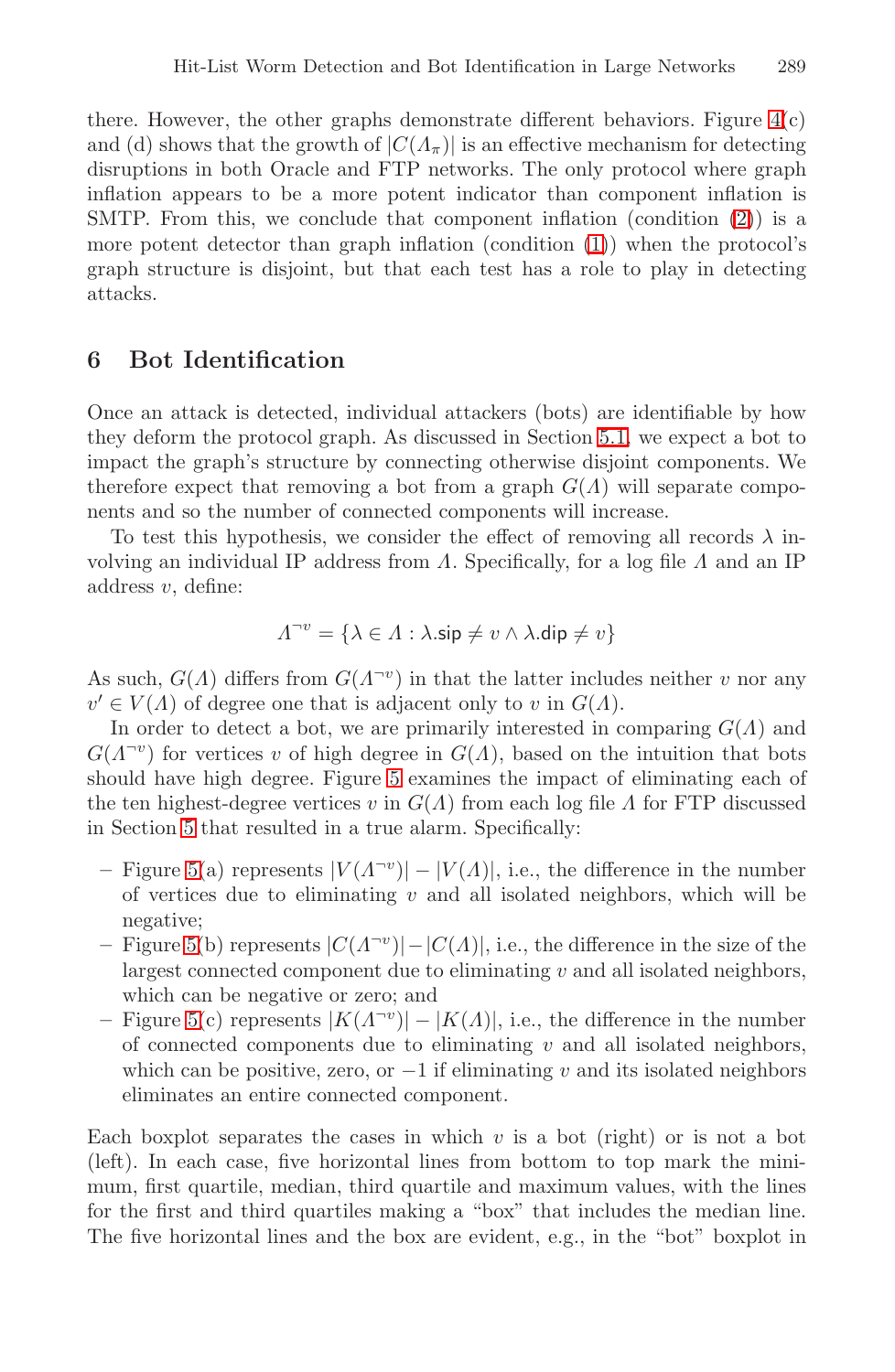<span id="page-14-0"></span>

**Fig. 5.** Effects of eliminating high degree vertices v from FTP attack traffic logs Λ

Figure 5(c). However, because some h[ori](#page-14-0)zontal lines are on top of one another in other boxplots, the five lines or the box is not evident in all cases.

This figure shows a strong dichotomy between the two graph parameters used for detection (graph size and largest component size) [an](#page-14-0)d the number of components. As shown in Figures 5(a) and 5(b), the impact of eliminating bots and the impact of eliminating other vertices largely overlap, for either graph size or largest component size. In comparison, elimin[at](#page-7-1)ing bo[ts](#page-7-1) has a radically different effect on the number of components, as shown in Figure  $5(c)$ : when a non-bot vertex is eliminated, the number of components increases a small amount, or sometimes decreases. In contrast, when a bot is eliminated, the number of components increases strongly.

Also of note is that the change in the total number of components (Figure  $5(c)$ ) is relatively smal[l, a](#page-14-0)nd small enough to add little power for attack detection. For example, if we were to define a random variable  $\mathcal{K}_{pm}^{dur}$  analogous to  $\mathcal{V}_{pm}^{dur}$  and  $\mathcal{C}_{\text{pm}}^{\text{dur}}$ , and then formulate a worm detection rule analogous to (1) and (2) for component count—i.e., raise an alarm for log file  $\Lambda_{\pi}$  where  $\pi \in \mathsf{pm}$  had duration dur, if  $|K(\Lambda_{\pi})| > \mu(\mathcal{K}_{\text{pm}}^{\text{dur}}) + t \sigma(\mathcal{K}_{\text{pm}}^{\text{dur}})$ —then roughly 80% of our hit-list attacks within FTP would go undetected by this check. This is because of the large standard deviation of this measure:  $\sigma(\mathcal{K}_{\text{pm}}^{60s}) \approx 12.5$ .

<span id="page-14-1"></span>Despite the fact that the number of components does not offer additional power for attack detection, Figure  $5(c)$  suggests that removing a high-degree vertex v from a graph  $G(\Lambda)$  on which an alarm has been raised, and checking the number of connected components that result, can provide an effective test to determine whether  $v$  is a bot. More specifically, we define the following bot identificat[ion](#page-8-0) test:

isbot<sub>A,θ</sub>(v) =   
\n
$$
\begin{cases}\n1 & \text{if } |K(\Lambda^{-v})| - |K(\Lambda)| > \theta \\
0 & \text{otherwise}\n\end{cases}
$$
\n(4)

We characterize the quality of this test using ROC curves. Each curve in Figure 6 is a plot of true positive (i.e., bot identification) rate versus false positive rate for one of the protocols we consider and for the simulated hit-list worm attacks discussed in Section 5 that yielded a true alarm with  $|{\text{bots}}| = 5$  (the hardest case in which to find the bots) and hitListPerc  $\in \{25\%, 50\%, 75\%\}$ . Each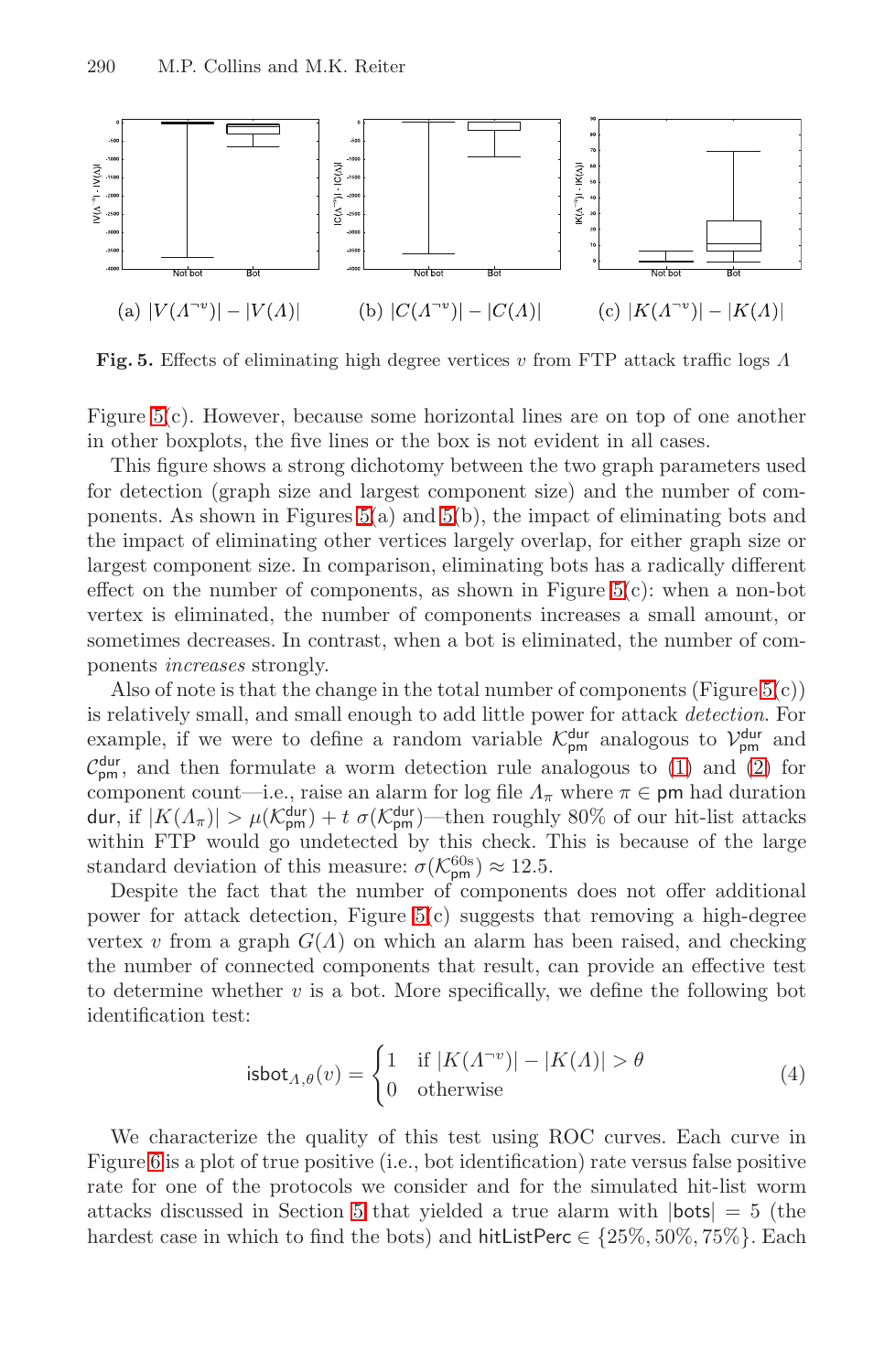

**Fig. 6.** Attacker identification accuracy of (4); hitListPerc  $\in \{25\%, 50\%, 75\%\},\$  $|$ hidegree $| = 10$ ,  $|$ bots $| = 5$ 

point on a curve shows the true and false positive rates for a particular setting of θ. More specifically, if hidegree  $\subset V(\Lambda)$  is a set of highest-degree vertices in  $G(\Lambda)$ , and if hidegreebots  $\subseteq$  hidegree denotes the bots in hidegree, then any point in Figure 6 is defined by

$$
\text{true positive rate} = \frac{\sum_{v \in \text{hidegreebots}} \text{isbot}_{A, \theta}(v)}{|\text{hidegreebots}|}
$$
\n
$$
\text{false positive rate} = \frac{\sum_{v \in \text{hidegreebots}} \text{isbot}_{A, \theta}(v)}{|\text{hidegreebots}|}
$$

As Figure 6 shows, [a](#page-14-1) more aggressive worm (i.e., as hitListPerc grows) exposes its bots with a greater degree of accuracy in this test, not surprisingly, and the absolute detection accuracy for the most aggressive worms we consider is very good for HTTP, SMTP and FTP. Moreover, while the curves in Figure 6 were calculated with  $|$ hidegree $| = 10$ , we have found that the accuracy is very robust to increasing |hidegree| as high as 100. As such, when identifying bots, it does not appear important to the accuracy of the test that the investigator first accurately estimate the number of bots involved in the attack. We are more thoroughly exploring the sensitivity of (4) to |hidegree| in ongoing work, however.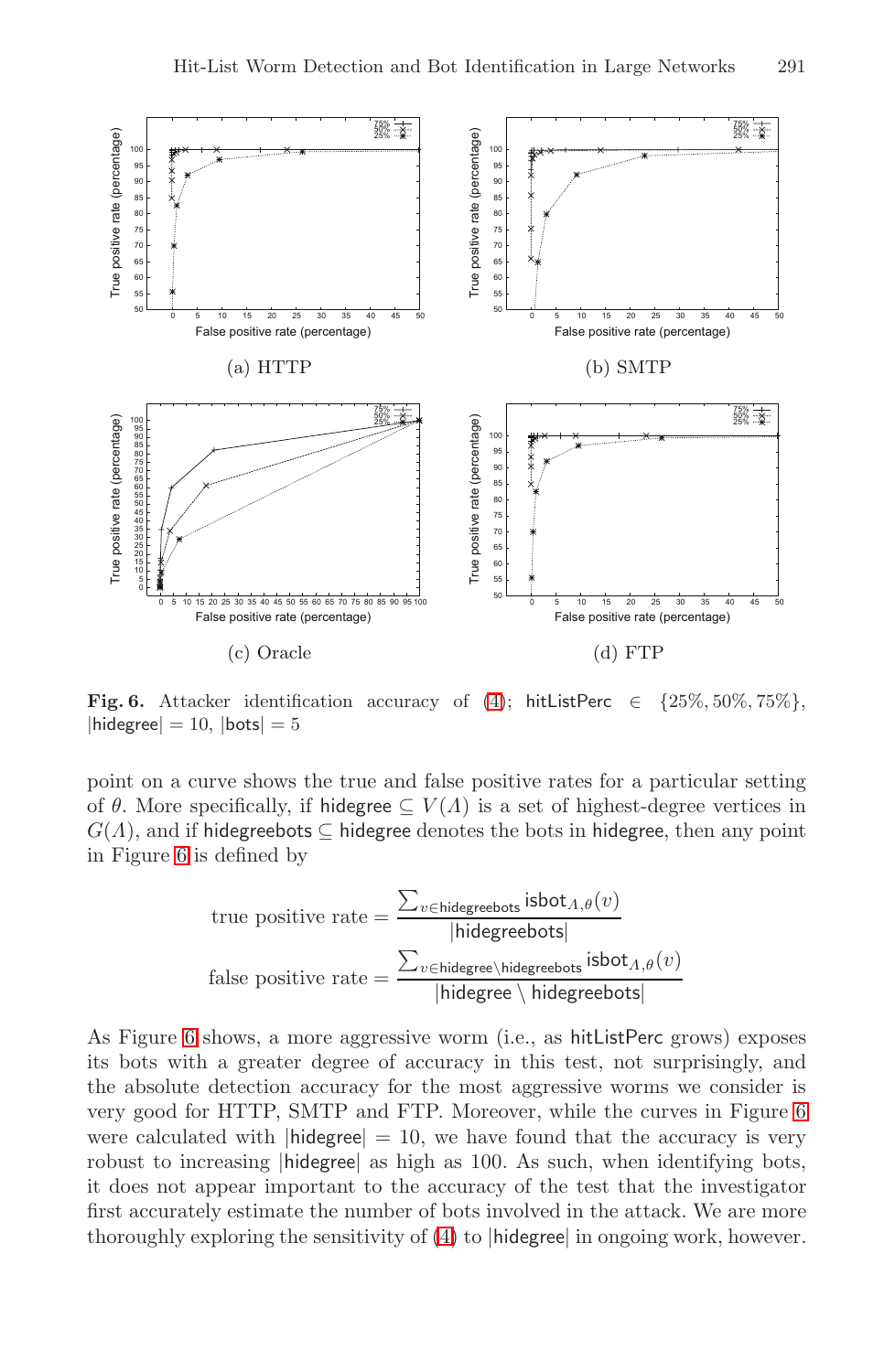

**Fig. 7.** Accuracy of (4) versus (5); hitListPerc =  $25\%$ , |hidegree| = 10, |bots| =  $5$ 

Because we evaluate (4) on high-degree vertices in order to find bots, a natural question is whether degree in  $G(\Lambda)$  alone could be us[ed](#page-14-1) to identify bots with similar accuracy, an i[de](#page-16-1)a similar to those used by numerous detectors that count the number of destinations to which a host connect[s \(](#page-14-1)e.g.,  $[24,17]$ ). To shed light on this question, we consider an alternative bot identification predicate, namely

<span id="page-16-1"></span>isbot'<sub>A,θ</sub>(v) = 
$$
\begin{cases} 1 & \text{if degree}_A(v) > \theta \\ 0 & \text{otherwise} \end{cases}
$$
 (5)

<span id="page-16-0"></span>where degree<sub>Λ</sub>(v) is the degree of v in  $G(\Lambda)$ , and compare this test to (4) in Figure 7. As this figure shows, using (5) offers much less accurate results in [so](#page-7-1)me circum[sta](#page-5-1)nces, lending support to the notion that our proposal (4) for bot identification is m[ore](#page-18-1) effective than this alternative.

## **7 Implementation**

Any worm detection system must be efficient to keep up with the high pace of flows observed in some protocols. A strength of our detection approach based on conditions (1) and (2) in Section 4 is that it admits very efficient implementation by well-known union-find algorithms [7]. Such an algorithm maintains a collection of disjoint sets, and supports three types of operations on that collection: a makeset operation creates a new singleton set containing its argument; a find operation locates the set containing its argument; and a union operation merges the two sets named in its arguments into one set. The size of each set in the collection can be maintained easily because each set in the collection is disjoint: a new set created by makeset has size one, and the set resulting from a union is of size the sum of the sizes of the merged sets.

The implementation of a worm detection system using a union-find algorithm is straightforward: for each  $\lambda \in \Lambda$ , the sets containing  $\lambda$  sip and  $\lambda$  dip are located by find operations (or created via makeset if the address has not yet been observed in  $\Lambda$ ), and if these sets are distinct, they are merged by a union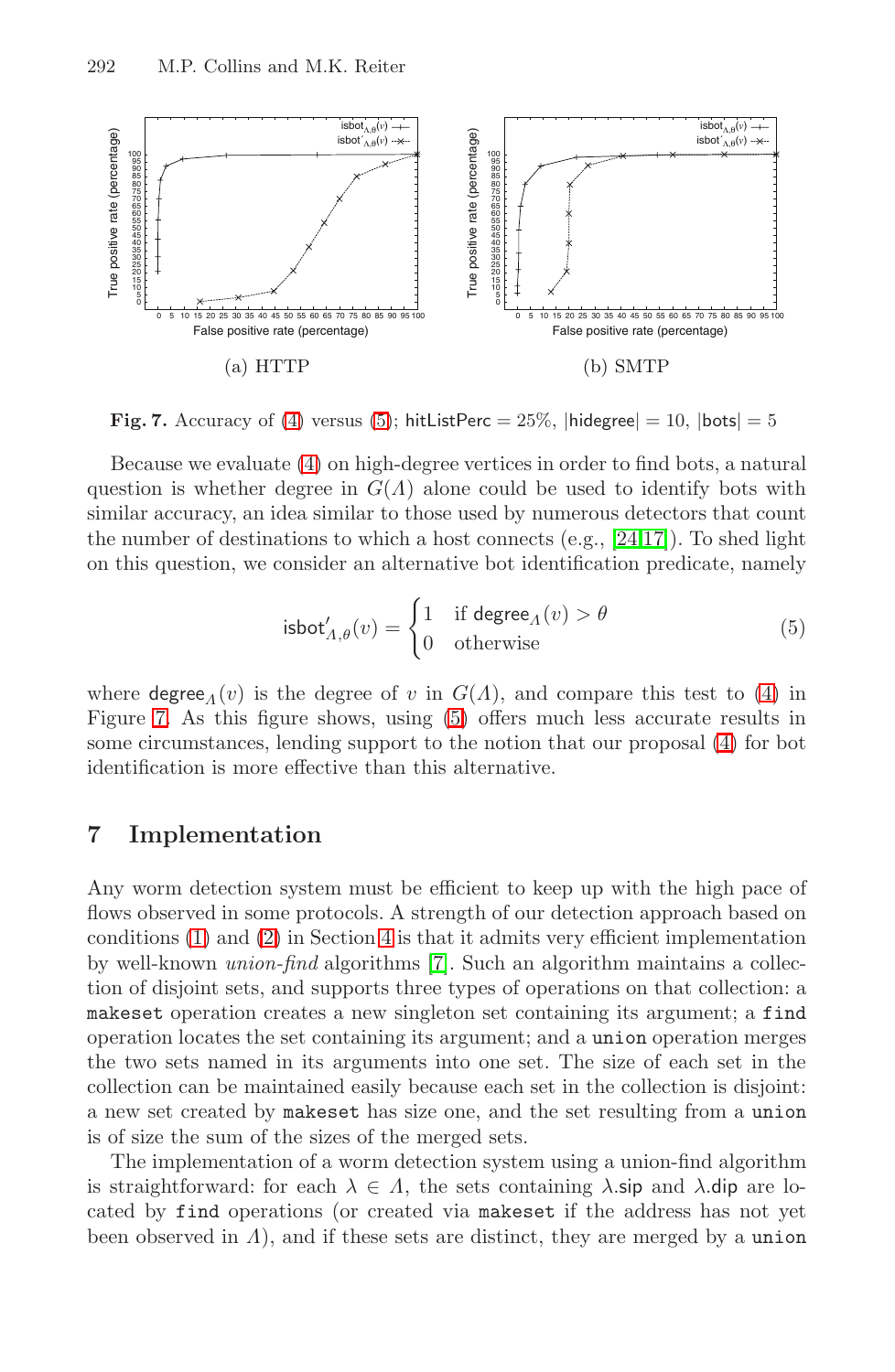operation.  $|C(\Lambda)|$  is simply the size of the largest set, and  $|V(\Lambda)|$  is the sum of the sizes of the sets.

The efficiency of this implementation derives from the use of classic techniques (see [7]). A famous resul[t b](#page-19-0)[y T](#page-19-2)arjan (see [23]) shows that with these techniques, a log file  $\Lambda$  can be processed in time  $O(|\Lambda|\alpha(|V(\Lambda)|))$ , where  $\alpha(\cdot)$  is the inverse of Ackermann's function  $A(\cdot)$ , i.e.,  $\alpha(n) = \arg \min_k : A(k) \geq n$ . Due to the rapid growth of  $A(k)$  as a function of k (see [1,23]),  $\alpha(n) \leq 5$  for any practical [v](#page-7-1)alue [of](#page-7-1)  $|V(A)|$ . So, practically speaking, this algorithm ena[ble](#page-13-0)s the processing of flows with computation only a small constant per flow. Perhaps as importantly, this can be achieved in space  $O(|V(\Lambda)|)$ . In contrast, accurately tracking the number of unique destinations to which each vertex connects—a component of several other worm detection systems (e.g., [24,17])—requires  $\Omega(|E(A)|)$  space, a potentially much greater cost for large networks. Hence our approach is strikingly efficient while also being an effective detection technique.

Once an alarm is raised for a graph  $G(\Lambda) = \langle V(\Lambda), E(\Lambda) \rangle$  due to it violating condition (1) or (2), identifying the bots via the technique of Section 6 requires that we find the high-degree vertices in  $V(\Lambda)$ , i.e., the vertices that have the most unique neighbors. To our knowledge, the most efficient method to do this amounts to simply building the graph explicitly and counting each vertex's neighbors, which does involve additional overhead, namely  $O(|E(A)|)$ space and  $O(|A| \log(|E(A)|))$  time in the best algorithm of which we are aware. However, this additional cost must be incurred only after a detection and so can proceed in parallel with other reactive measures, presumably in a somewhat less time-critical fashion or on a more resource-ric[h pla](#page-5-0)tform than detection itself.

### **8 Conclusion**

In this paper, we introduced a novel form of network monitoring technique based on [pro](#page-13-0)tocol graphs. We demonstrated using logs collected from a very large intercontinental network that the graph and largest component sizes of protocol graphs for representative protocols are stable over time (Section 4.1). We used this observation to postulate tests to detect hit-list worms, and showed how these tests can be tuned to limit false alarms to any desired level (Section 4.2). We also showed that our tests are an eff[ect](#page-16-0)ive approach to detecting a range of hit-list attacks (Section 5).

We also examined the problem of identifying the attacker's bots once a detection occurs (Section 6). We demonstrated that the change in the number of connected components caused by removing a vertex from the graph can be an accurate indicator of whether this vertex represents a bot, and specifically can be more accurate than examining merely vertex degrees.

Finally, we examined algorithms for implementing both hit-list worm detection and bot identification using our techniques (Section 7). We found that hit-list worm detection, in particular, can be implemented using more efficient algorithms than many other worm detection approaches, using classic union-find algorithms. For networks of the size we have considered here, such efficiencies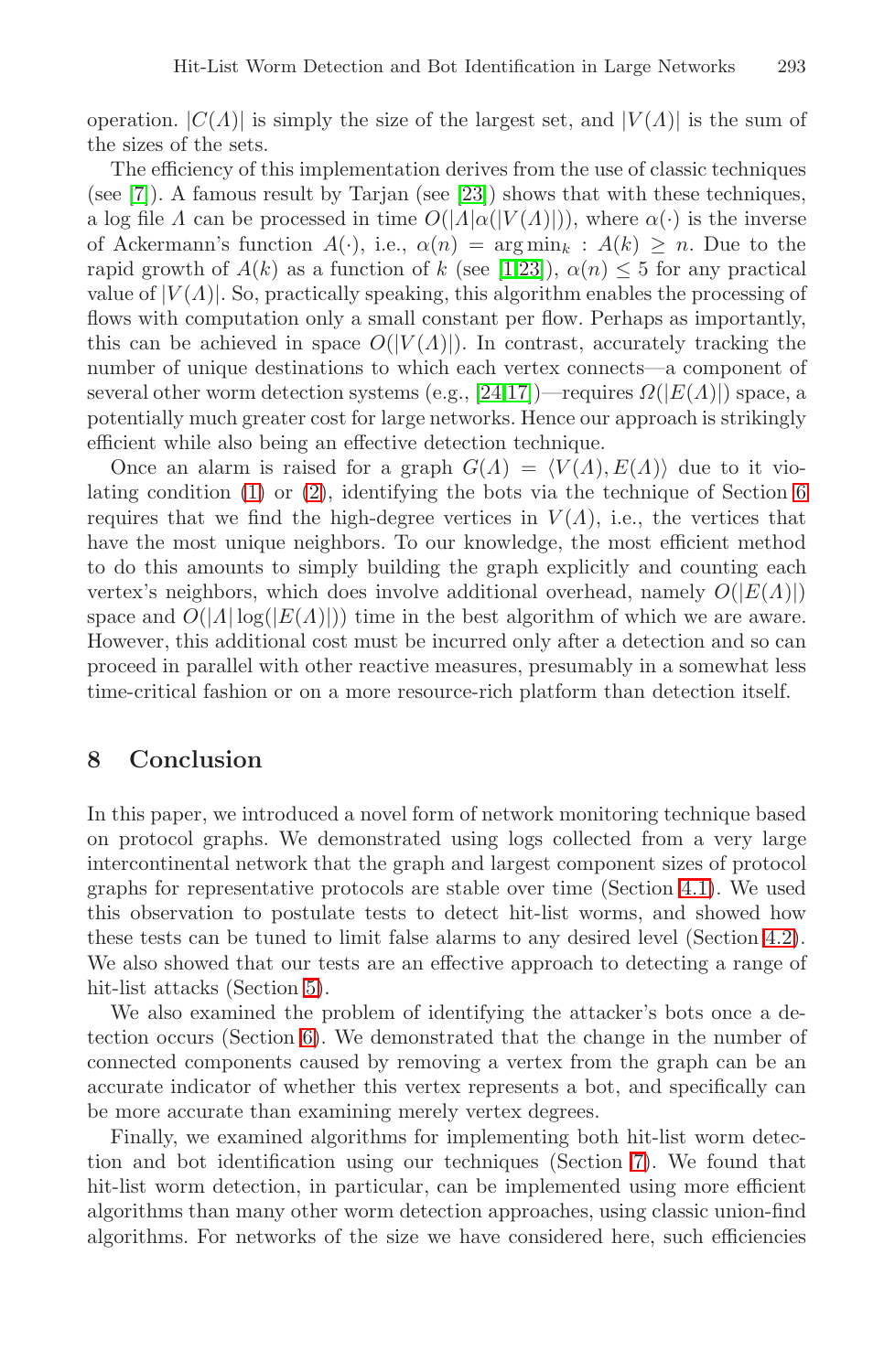are not merely of theoretical interest, but can make the difference between what is practical and what is not. Our bot identification algorithms are of similar performance complexity to prior techniques, but need not be executed on the critical path of detection.

Since a protocol graph captures only the traffic of a single protocol, our detector could be circumvented by a worm that propagates within a variety of different protocols. A natural extension of our techniques for detecting such a worm would be to consider graphs that involve multiple protocols at once, though we have not evaluated this possibility and leave this for future work.

# **Acknowledgements**

We are grateful to Dawn Song for initial discussions on topics related to this paper, and to the anonymous reviewers for comments that helped to improve the paper. This work was supported in part by NSF grant CNS-0433540.

# <span id="page-18-5"></span>**References**

- 1. Aho, A.V., Hopcroft, J.E., Ullman, J.D.: The Design and Analysis of Computer Algorithms. Addison-Wesley, Reading (1975)
- 2. Aiello, W., Chung, F., Lu, L.: A random graph model for massive graphs. In: Proceedings of the 32nd ACM Symposium on Theory of Computing, pp. 171–180. ACM Press, New York (2000)
- <span id="page-18-0"></span>3. Antonatos, S., Akritidis, P., Markatos, E.P., Anagnostakis, K.G.: Defending against hitlist worms using network address space randomization. In: WORM '05: Proceedings of the 2005 ACM Workshop on Rapid Malcode, New York, NY, USA, pp. 30–40. ACM Press, New York (2005)
- 4. Broder, A., Kumar, R., Maghoul, F., Raghavan, P., Rajagopalan, S., Stata, R., Tomkins, A., Wiener, J.: Graph structure in the web. In: Proc. of the WWW9 Conference, Amsterdam, Holland, pp. 309–320 (2000)
- 5. Chen, S., Tang, Y.: Slowing down Internet worms. In: Proceedings of the 24th International Conference on Distributed Computing Systems, Tokyo, Japan, March 2004, pp. 312–319 (2004)
- <span id="page-18-2"></span>6. Ellis, D., Aiken, J., McLeod, A., Keppler, D., Amman, P.: Graph-based worm detection on operational enterprise networks. Technical Report MTR-06W0000035, MITRE Corporation (April 2006)
- <span id="page-18-1"></span>7. Galil, Z., Italiano, G.F.: Data structures and algorithms for disjoint set union problems. ACM Computing Surveys 23, 319–344 (1991)
- <span id="page-18-4"></span>8. Jung, J., Paxson, V., Berger, A.W., Balakrishnan, H.: Fast portscan detection using sequential hypothesis testing. In: Proceedings of the 2004 IEEE Symposium on Security and Privacy, May 2004, IEEE Computer Society Press, Los Alamitos (2004)
- <span id="page-18-3"></span>9. Karagiannis, T., Papagiannaki, K., Faloutsos, M.: BLINC: multilevel traffic classification in the dark. In: Proceedings of ACM SIGCOMM '05, New York, NY, USA, pp. 229–240. ACM Press, New York (2005)
- 10. Kreyszig, E.: Advanced Engineering Mathematics, 9th edn. J. Wiley and Sons, Chichester (2005)